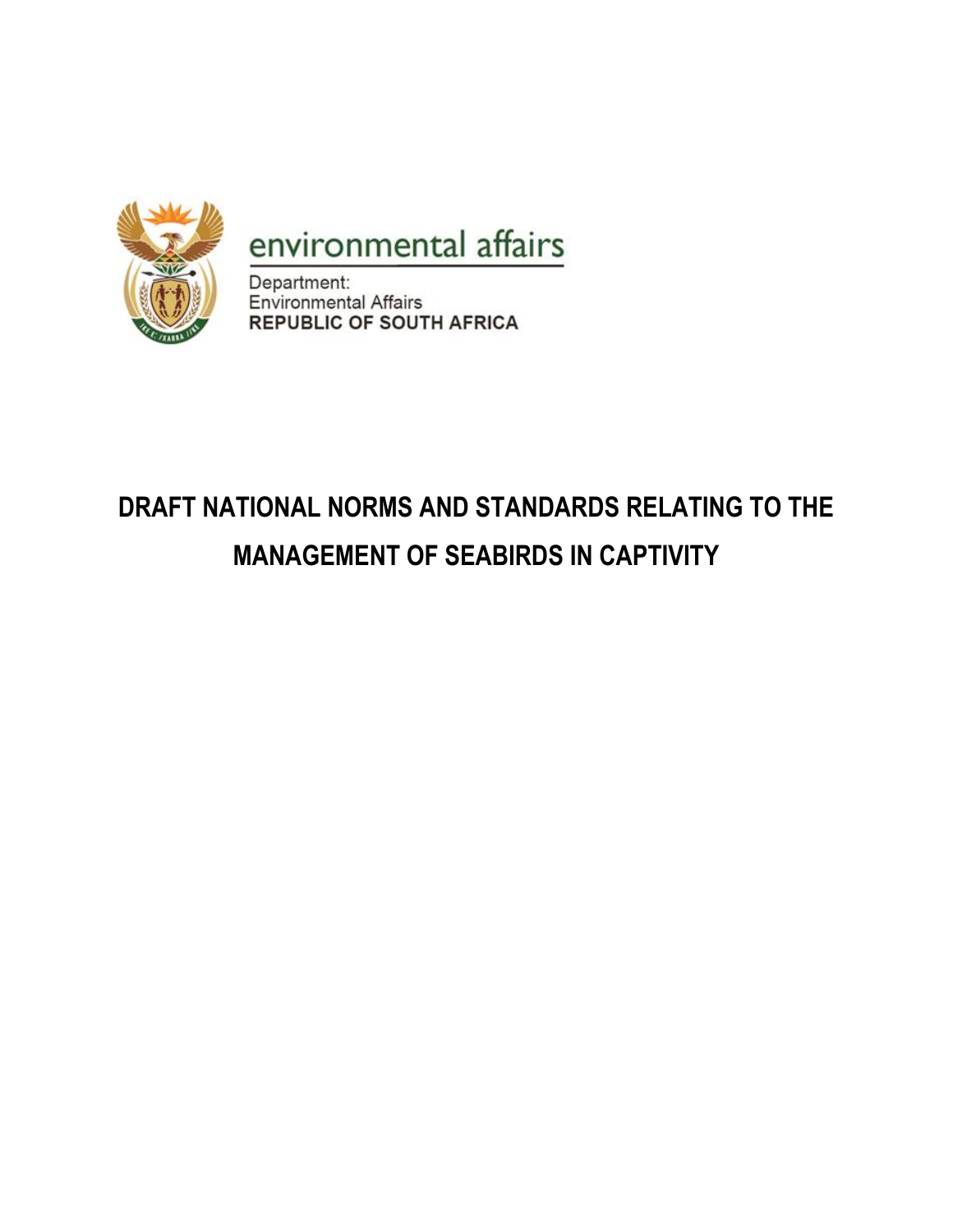#### **CHAPTER 1: INTERPRETATION, PURPOSE AND APPLICATION**

#### **1.1 EMPOWERING PROVISIONS**

These Norms and Standards are issued in terms of section 9 of the National Environmental Management: Biodiversity Act, 2004 (Act No. 10 of 2004) ("NEMBA").

#### **1.2 GENERAL**

These Norms and Standards relating to the Management of Seabirds in Captivity ("**Norms and Standards**") have been prepared by the Department of Environment, Forestry and Fisheries to set appropriate standards for and therefore inform the conservation and management of seabird species. The development of the Norms and Standards has been a cooperative effort that represents the most current knowledge, expertise and techniques in the field of seabird rehabilitation. The norms and standards is a reflection of what participating organisations have learned collectively and successfully applied. It sets a benchmark of quality against which new and existing facilities can be measured and monitored.

The norms and standards is neither a complete manual on animal husbandry nor a static document. It will undergo regular revision to take into account new knowledge of animal physiology and behaviour, technological advances, developments in standards of animal care, and changing community attitudes and expectations about the humane treatment of animals. The Department will consult with permit holders regarding potential changes to the document and give written notice when the document is to be superseded. This collaborative effort to formulate the document is something to be proud of. All carers are encouraged to use this document to help improve the care and treatment of sea and shorebirds, and their successful release from rehabilitation facilities.

In this document, any reference to seabird(s) includes the term shorebird(s) and *vice versa*.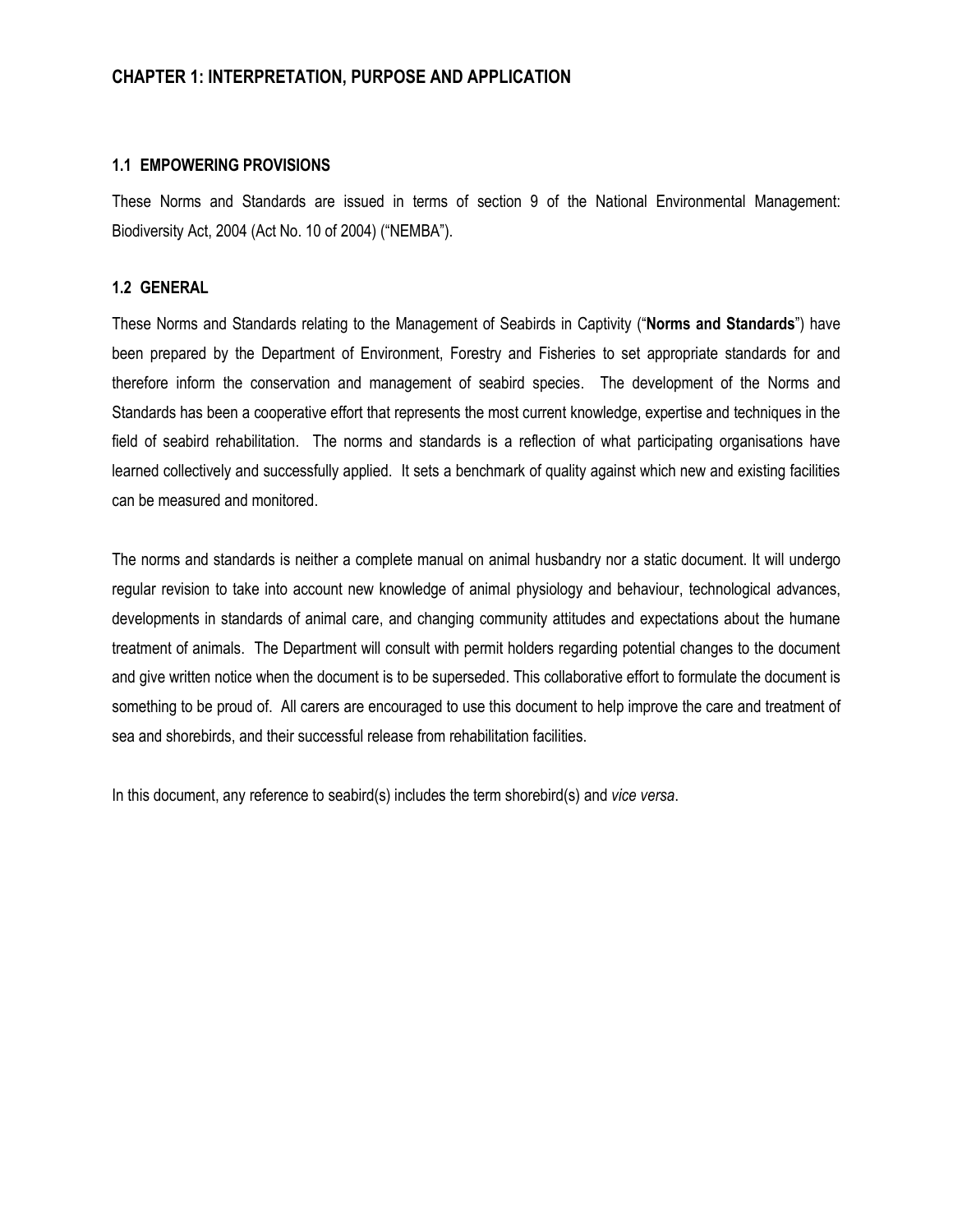#### **1.3 DEFINITIONS**

For the purpose of this document the following definitions apply.

**"Bred in Captivity"** means a specimen of a seabird species that was bred and born in a controlled environment;

**"Captive breeding facility"** means a facility that is a controlled environment, where seabirds are bred and born with the intent to grow the wild population of the species.

"**DNA Certificate**" means a certificate regarding the genotyping of a particular specimen.

"**DNA sample**" means blood or a tissue sample of a marine or coastal species.

**"Enclosures"** refers to crates, cages, pens and aviaries.

"**Exhibition facility**" means a facility, including but not limited to, a circus, zoological garden, aquaria and travelling exhibition that keeps specimens of seabirds for public display or performance purposes, or for the purpose of facilitating any kind of interaction between humans and live specimens of such species.

"**Feed**" means to supply food or other objects which will be perceived as food by a specimen of seabird.

"**Genotyping**" means the process of determining or analysing the DNA profile of a seabird specimen.

"**Habitus**" means general appearance and/or behaviour.

"**Mark**" means an indelible imprint, microchip or any other recognised or prescribed means of uniquely identifying a specimen.

**"OHS"** refers to the Occupational Health and Safety Act, 1993 (Act No. 85 of 1993).

**Registered Facility**: a licenced and registered facility which is permitted to undertake restricted activities through a National or provincial permitting process.

"**Rehabilitation facility**" means a facility equipped for the temporary holding of:

- a) a sick or injured specimen for the purpose of providing treatment and care of such specimen or
- b) a young orphan specimen for rearing purposes,

with the overall intent to release such specimen, but excludes a veterinarian's practice or a veterinary academic hospital.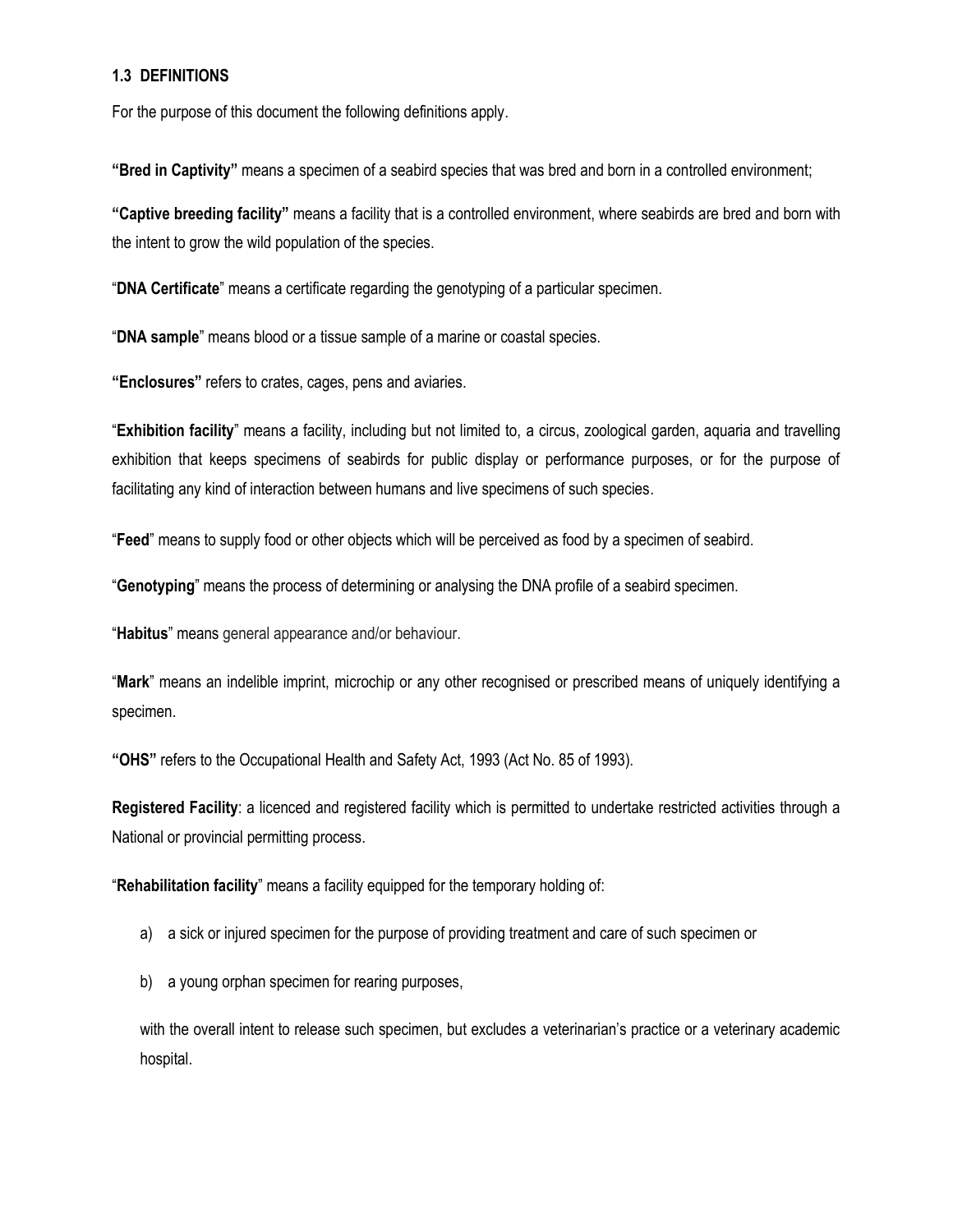"**Sanctuary**" means a facility that provides permanent care to a seabird specimen that would be unable to sustain itself if released into the wild, whether as a result of injury or on account of human imprinting.

**"Scientific purpose"** means to carry out a restricted activity with the primary purpose of practising science.

**"Safe Holding Area"** refers to a temporary area where animals have no chance of escape or injury.

**"SANS"** means the South African National Standards.

"**Seabird**" means birds that are adapted to live within the marine environment.

"**Shorebird**" means birds that are commonly found along sandy or rocky shorelines, mudflats, and shallow waters.

"**Temporary holding facility**" means a facility equipped for the temporary holding of live seabird specimens for quarantine or translocation purposes, including a boma, with the overall intent to release such specimens, but excludes rehabilitation facilities.

"**Wildlife auctioneer**" means a person who acts as an agent or who facilitates a commercial transaction between the seller and the purchaser of a seabird specimen.

"**Wildlife trader**" means a person who conducts or engages in the business of sourcing and acquiring, or purchasing and selling, a live seabird specimen for commercial purposes, and includes a wildlife auctioneer but excludes a:

- a) hunting officer;
- b) wildlife translocator; and
- c) exhibition facility.

"**Wildlife translocator**" means a person who transports, conveys or otherwise translocates a live specimen for commercial purposes on behalf of another person and may include the purchasing, selling or temporary possession of such a live specimen.

"**Zoonotic**" means pertaining to a zoonosis: a disease that can be transmitted from animals to humans or, more specifically, a disease that normally exists in animals but can infect humans.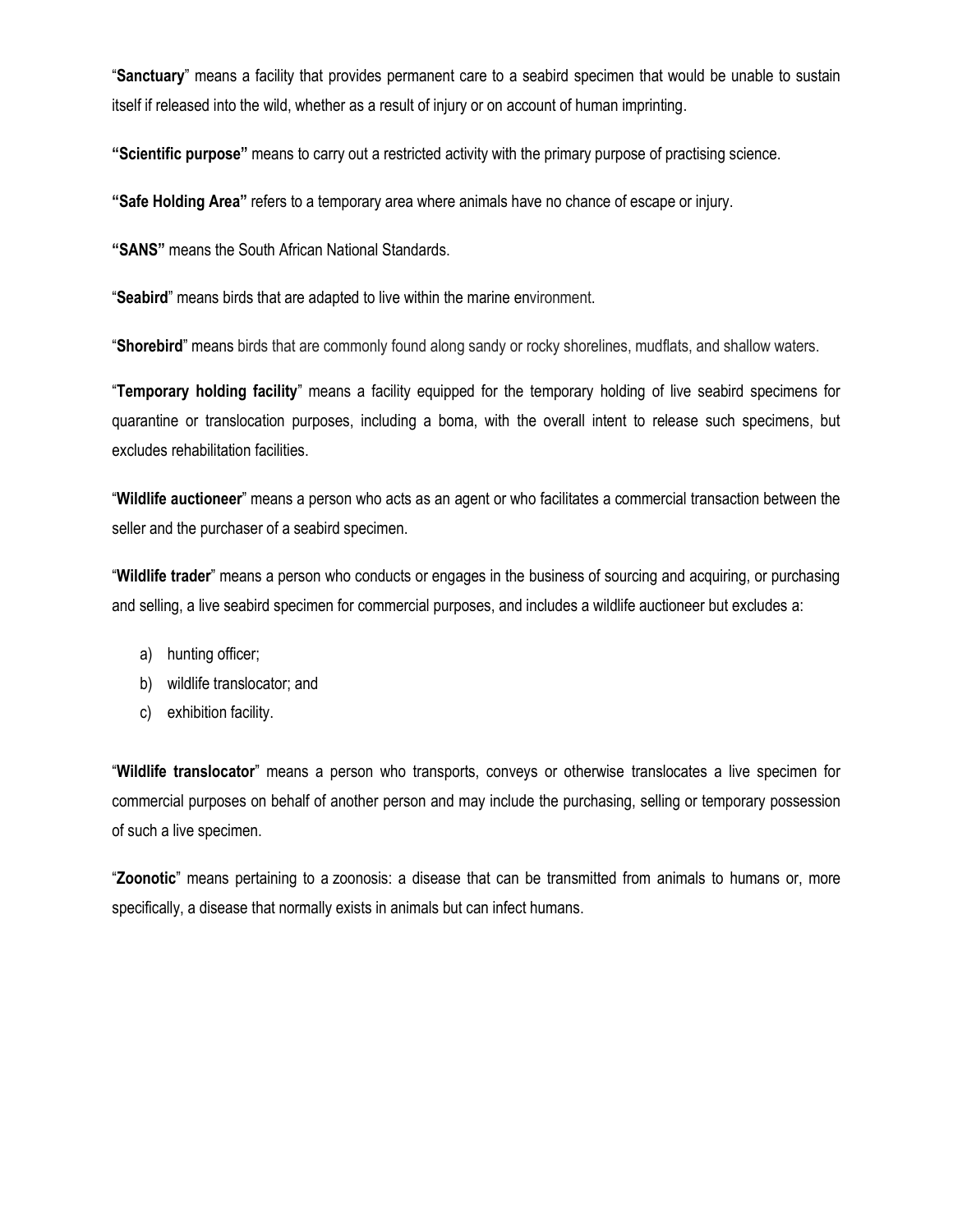## **1.4 PURPOSE & APPLICATION**

The Norms and Standards are aimed at ensuring cooperative effort and represent the current state of knowledge, expertise and techniques in the field of facilities housing seabirds in captivity. These Norms and Standards aim to assist in improving the quality of care in facilities housing seabirds in captivity (rehabilitation centres and permanent captive institutions). The purpose of these norms and standards is:

- to ensure that seabirds receive the best quality of care through all the stages of rehabilitation and in permanent captivity;
- to set indicators that all facilities need to adhere to;
- to provide permitting authorities and other regulatory bodies with standards and guidelines to assess those facilities holding seabirds, permanently or temporarily in captivity;
- to provide information, recommendations, minimum standards and guidelines to ensure that all parties involved in the holding, care and rehabilitation of seabirds do so in an appropriate manner;
- The norms and standards emphasise the responsibility of:
	- o all persons and organisations involved in the holding, care and rehabilitation of sick, injured or orphaned seabirds and the release thereof; and
	- o all persons or organisations where seabirds are kept in permanent captivity.
- To ensure that:
	- o animal care meets acceptable standards;
	- $\circ$  conservation benefits are maximised:
	- o adverse ecological outcomes are avoided;
	- $\circ$  risks to human health and safety are minimised.

#### **1.5 COMPLIANCE WITH THESE NORMS AND STANDARDS**

Compliance with these norms and standards is a condition of the permit in accordance with the Threatened or Protected Marine Species Regulations that has been gazetted under section 52 of NEMBA. Failure to comply with a permit condition is an offence under the relevant regulations and may result in:

- a Compliance Notice being issued;
- the temporary closure of a facility;
- and/or the commencement of prosecution.

Compliance with these norms and standards does not remove the need to abide by the requirements of any other laws, Acts and regulations that can be applied to the rehabilitation process and the care of seabirds. Compliance with the norms and standards does not exempt a person or an entity from compliance with any Act, regulation or other statutory instruments.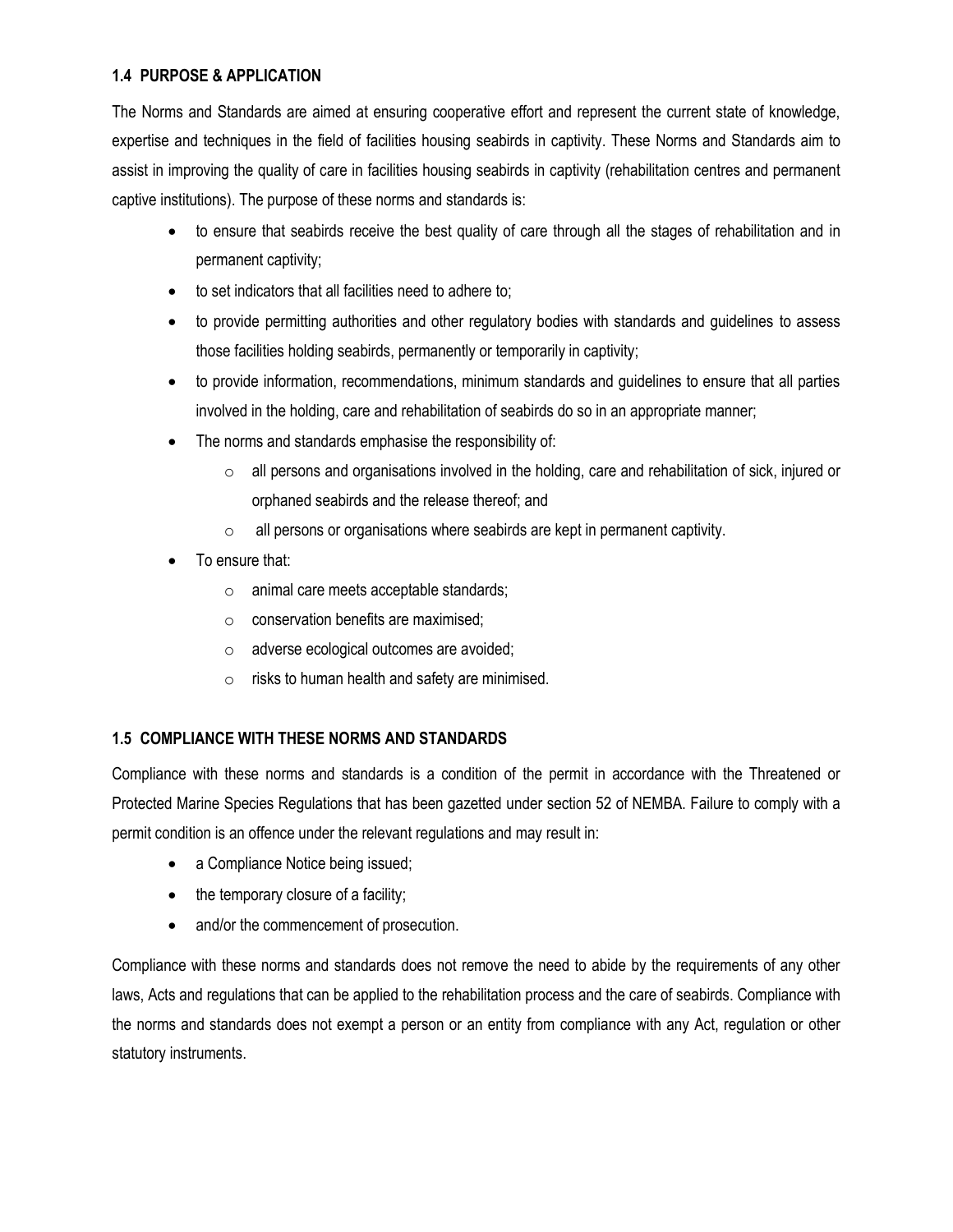## **CHAPTER 2: GENERAL PROVISIONS FOR REHABILITATION AND CAPTIVE INSTITUTIONS**

#### **2.1 FUNDAMENTAL PRINCIPLES**

The fundamental principles underpinning these norms and standards that should guide institutions holding seabirds permanently or temporarily in captivity are:

- The duty of care: A person in charge of seabirds, whether it be in permanent or temporary captivity must appropriately provide for the animals' well-being. This includes providing appropriate husbandry and care, pain relief, veterinary treatment and timely euthanasia to prevent suffering.
- Capacity to care: Organisations must ensure that they have the capacity and resources to provide the essential needs for care of animals in permanent or temporary captivity and maintain acceptable standards of care.
- When the capacity to care is inadequate, it is unacceptable for bird care standards to be lowered to the extent that they are not consistent with this document.
- However, when the capacity to care is inadequate, and bird welfare standards are likely to be compromised, there are three acceptable management options, which are, in order of preference:
	- $\circ$  refer birds to another organisation with a current capacity to care for that species;
	- $\circ$  increase the capacity to care by increasing or pooling resources;
	- $\circ$  lower the euthanasia threshold in combination with early triage of newly rescued seabirds and proper veterinary assessment and prognosis of birds in care.
- All organisations holding seabirds are required to develop protocols and procedures that define appropriate actions and responses in the event of catastrophic events, or other circumstances in which the defined capacity to care may be exceeded
- In terms of releasing birds back into the wild, the effect on local ecosystems and wildlife communities must be considered to avoid significant detrimental effects.
- Additional outcomes of the keeping or rescue and rehabilitation of protected seabirds include:
	- $\circ$  contribution to the body of knowledge on the ecology, conservation, management, veterinary care, husbandry and behaviour of seabirds;
	- $\circ$  contribution to the education of the general public, business and industry professions on issues related to the conservation and welfare of seabirds.

Adhering to these principles will assist seabird rehabilitators and organisations in complying with the document.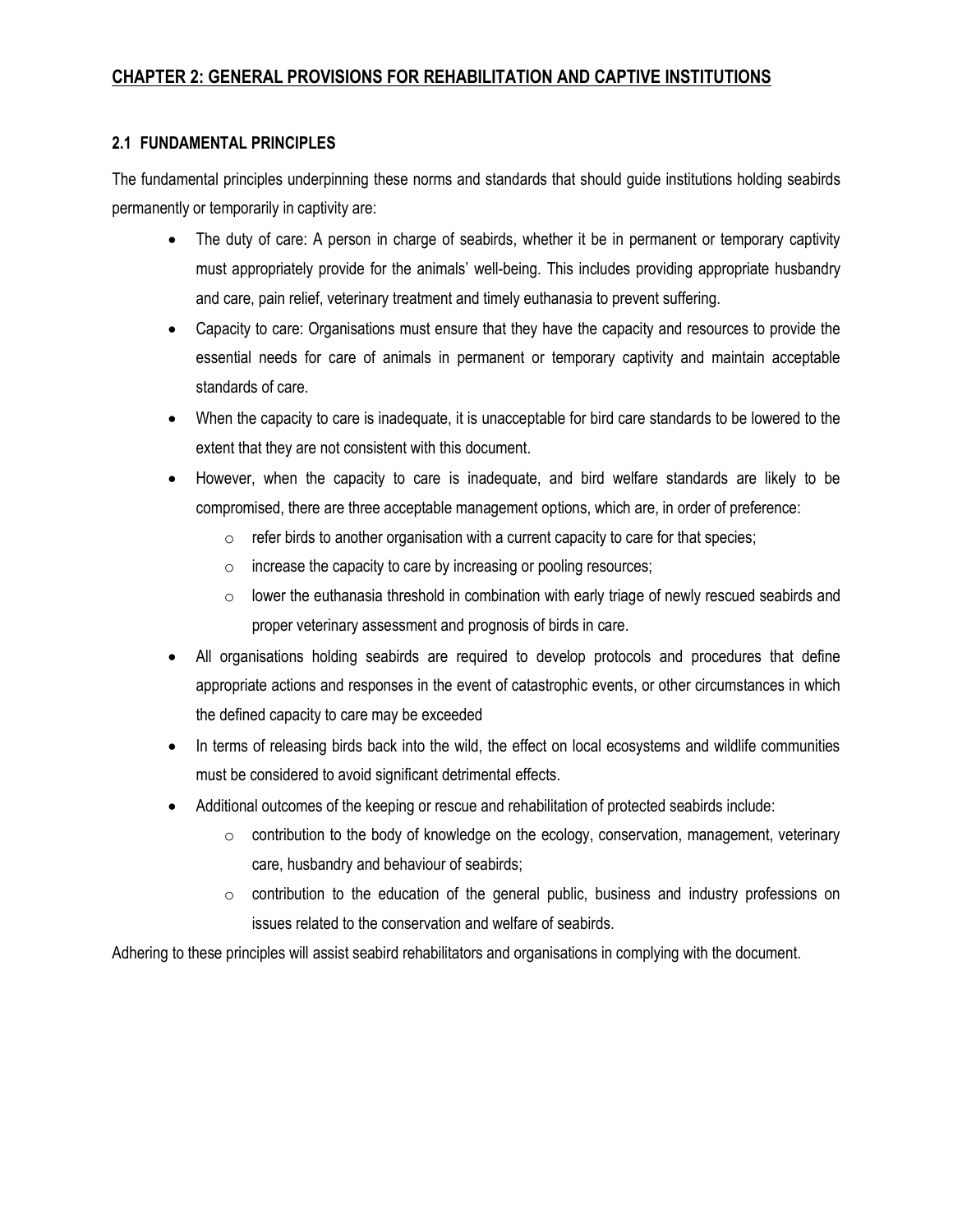## **2.2 CODE OF ETHICS**

The Code of Ethics (Appendix 2) for rehabilitators of seabirds forms part of this document and is based on the principles of honesty, integrity, responsibility and treating others as we would have them treat us. The Code of Ethics provides basic rules of conduct for each facility to incorporate into their practice.

#### *Standard: Ethics*

- Evidence of a high standard of ethical conduct.
- Each facility needs to have a Code of Ethics.
- Evidence that each staff member knows about and complies with the Code of Ethics.

## **2.3 LEGISLATION – PERMITS / AUTHORISATIONS**

The onus rests on those facilities housing and rehabilitating seabirds to ensure that they have all the relevant permits and authorisation for species in their care and all the relevant business operational licences.

#### *Standard: Permits*

- Ensure that Permits required for all activities relevant to the operations at facilities are in place and up to date.
- All the required reports to permitting authorities have been submitted and that they correspond with what is onsite (this can be verified during an inspection).
- Resource: National Department of Environmental Affairs (DEA), Department of Agriculture Forestry and Fisheries DAFF), and other relevant Government Departments; Provincial and Local Authorities.

## **2.4 MARKING OF SEABIRDS**

#### *Standards: Marking of Seabirds*

- All released seabirds to be permanently marked using appropriate marking techniques.
- Data must be housed in the relevant databases.

#### **2.5 SAMPLE COLLECTION**

The following are the minimum samples that must be collected from seabirds. All samples must be adequately labelled (i.e. bird identification number, the area of admission, date of admission) and stored appropriately.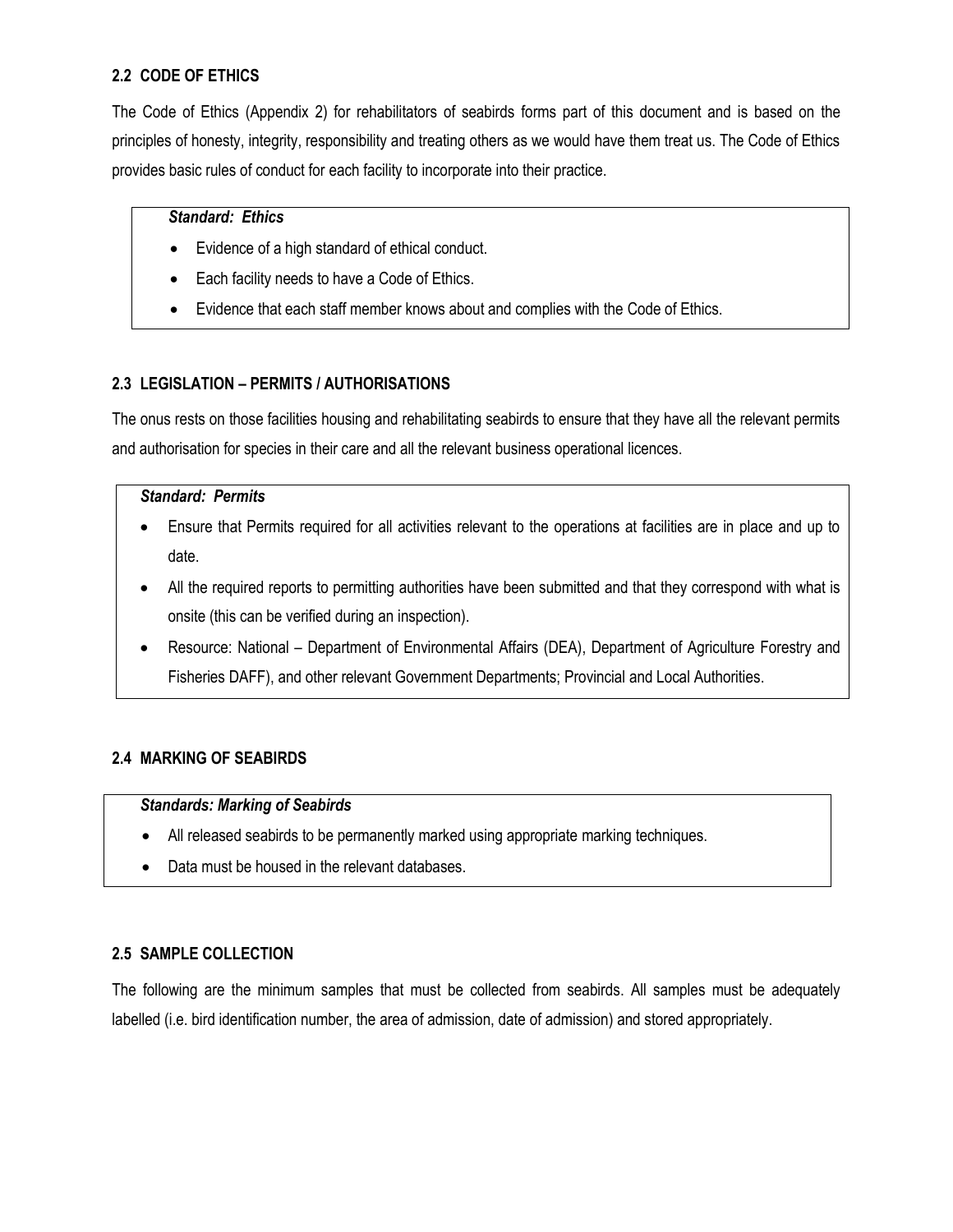## **2.5.1 Oiled Feather Sampling**

Oiled feather samples must be collected from all oiled seabirds upon admission. These samples may be needed for evidence in the event of an oil spill, but can also provide information relating to the effect of chronic oil pollution along the South African coastline. (Appendix 3)

## **2.5.2 Blood sampling**

Evaluating blood samples from seabirds on admission and during rehabilitation is essential to establish evidence of anaemia, the levels of total protein in the serum and the presence of parasites in the blood. It is also a way of assessing the condition of the bird through evaluating the regeneration of the red blood cells and the reactivity of the white blood cells. Collecting a peripheral blood sample from the foot or leg of the bird is preferred. Care should be taken not to cause injury to the bird or humans involved in the process. Effort must be made to minimise stress during this procedure. An adequate amount of blood should be collected to fill a capillary tube and make a blood smear. The collection of blood needs to be performed by suitably qualified personnel or under veterinary supervision or as stipulated within the relevant legislation. (Appendix 4)

#### **2.5.3 Post-mortem evaluations**

It is preferable that all seabirds that die at a captive or rehabilitation facility should have a post-mortem conducted. Circumstances will determine the priority for post-mortem evaluation. Adequate personal protective gear must be worn to minimise the risk to the person conducting the post-mortem and to minimize the spread of disease to other specimens. The disposal of carcasses must be done in accordance with relevant regulations (refer to the section on Waste Management).

#### *Standard: Sampling*

- Oiled feather samples must be collected from all oiled seabirds and properly stored according to the correct protocol (Appendix 3).
- The collection of blood must be performed by trained personnel in line with the South African Veterinary Council.
- Post-mortems must be conducted on seabirds (especially in priority cases), and disposal of carcasses must be in accordance with local regulations.
- There must be a liaison with the SANBI Biobank curator for the collection of DNA Samples.

## **2.6 VETERINARY PROTOCOLS**

Protocols must be drawn up to rapidly assess the veterinary requirements of sick, injured or orphaned seabirds to provide appropriate relief from distress, pain and suffering.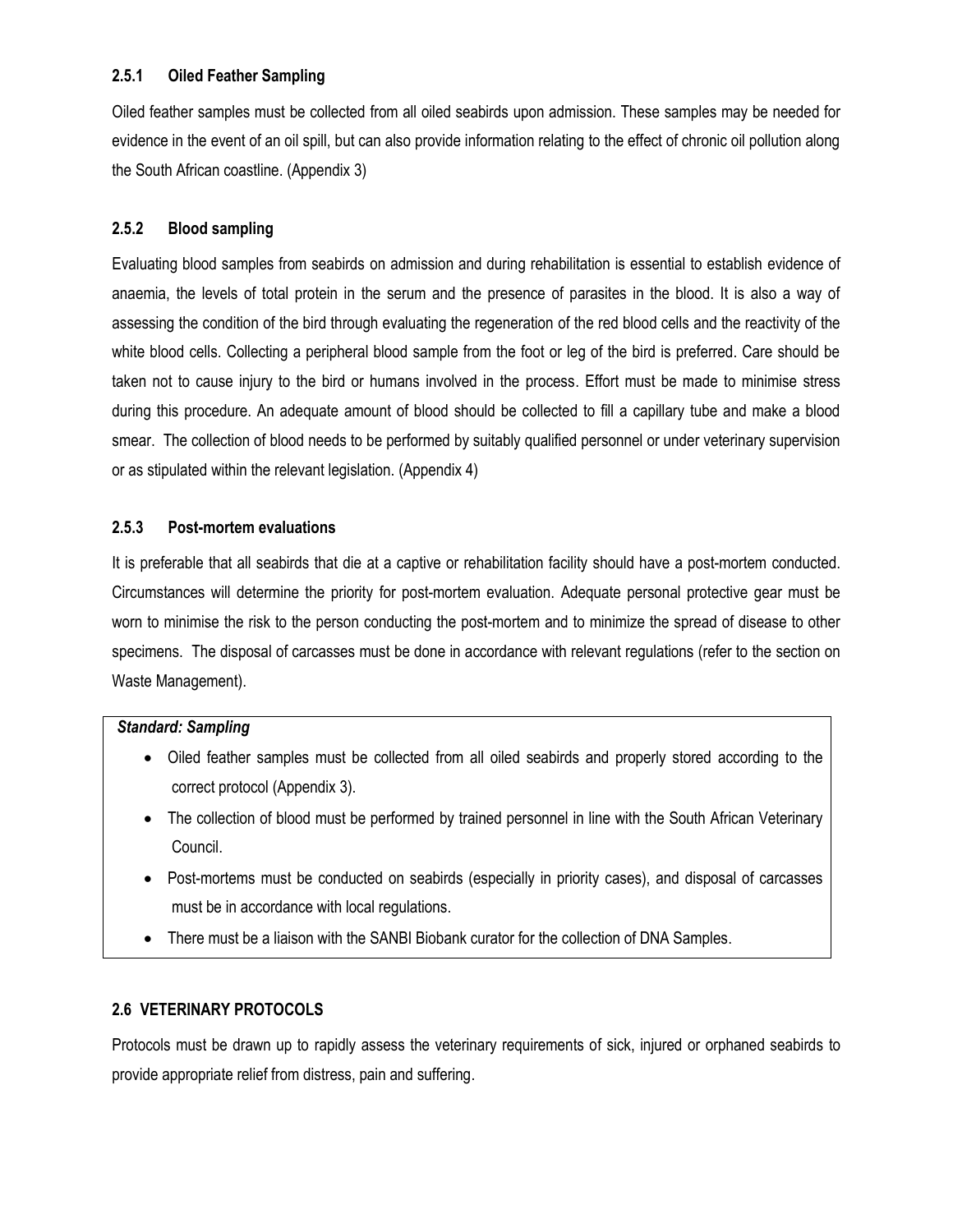#### **2.6.1 Legal requirements**

The veterinary and para-veterinary profession is regulated by the Veterinary and Para-Veterinary Professions Act, 1982 (Act No. 9 of 1982), and no person is allowed to practise as a veterinary or para-veterinary profession unless they are registered to do so. Facilities keeping scheduled drugs must adhere to the relevant legislation.

## **2.6.2 Drug Protocols**

The prescription, maintenance and administration of all drugs kept and used at any facility caring for seabirds remain the responsibility of a veterinarian in terms of the Medicines and Related Substances Control Act, 1965 (Act No. 101 of 1965). All scheduled drugs have restricted access unless prescribed by the veterinarian. A veterinary nurse has free access to schedules 1 – 4 (under veterinary instruction). This means that lay people may only administer these drugs (schedule 1 – 4) on a specific prescription, while a veterinary nurse may access storage of these drugs. Unless a veterinarian or veterinary nurse is on the premises, all drugs of schedule  $1 - 4$  must be stored in a locked cupboard. All drugs of schedule  $5 - 7$  must always be stored in a locked cupboard (preferably in a safe, and only the responsible veterinarian may have access to the key), and a veterinary nurse may only use these drugs in the presence of a veterinarian. Schedule 7 drugs require a register for use.

#### *Standard: Veterinary protocols*

- All seabird facilities must have an attending veterinarian who is registered with the South African Veterinary Council (SAVC) and all treatments given to animals must be under the supervision of a veterinarian.
- There must be a signed agreement or memorandum of understanding between the facility and the attending veterinarian outlining the conditions of the agreement. This agreement should provide a clear mutual understanding of the division of responsibilities consistent with state laws regarding the practice of veterinary medicine. The legal prescription of medical care for seabird patients is the responsibility of the attending veterinarian.
- All facilities are advised to adhere to guidelines relating to the prescription, maintenance, administration, purchase and storage of scheduled drugs in terms of Act 101 0f 1965.

The attending veterinarian shall:

- be available to examine animals on a regular schedule and emergency basis; daily if necessary;
- be available to answer veterinary-related questions on a 24-hour basis;
- have seabird experience or be in regular consultation with a veterinarian who has seabird experience;
- have access to a list of expert veterinarians to contact for assistance;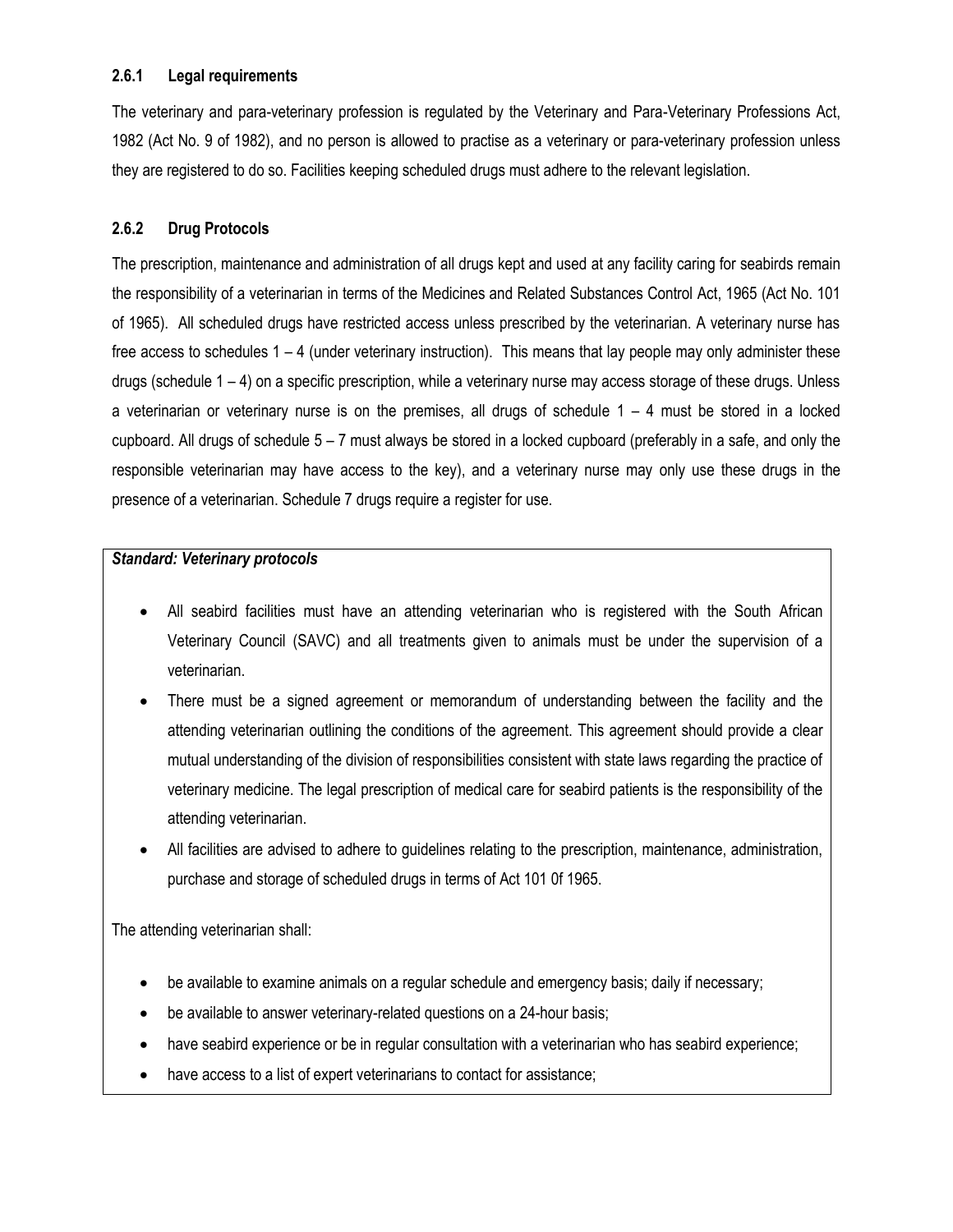- be available to examine seabirds immediately upon admittance to a facility if required;
- be available to assess seabirds during a catastrophic event;
- the veterinarian may delegate a portion of this responsibility to a rehabilitator by means of a mutually agreed, written protocol wherein these responsibilities are defined, the veterinarian should provide appropriate training to the rehabilitator to carry out these responsibilities. Such an arrangement allows the veterinarian to prescribe a specific treatment protocol for a specific type of injury without having to examine the individual patient.

## **2.7 EUTHANASIA**

Euthanasia is defined as the induction of death with minimal pain, stress or anxiety and can only be performed by a veterinarian, or a para-veterinary professional under the supervision of a veterinarian. It is the veterinarian's obligation to immediately euthanase an animal deemed to be suffering. The disposal of carcasses is discussed under Waste Management.

#### *Standard: Euthanasia*

- Euthanasia must only be performed by a veterinarian or under veterinary supervision by a para-veterinary professional.
- Euthanasia must be carried out in a humane and ethical manner.
- Carcasses must be disposed of in accordance with local regulations and permit conditions.

#### **2.8 TRANSFER OF SEABIRDS BETWEEN FACILITIES**

Seabirds may be transferred between facilities when:

- number of seabirds exceed the capacity of the existing centre;
- another registered centre may be more suitable for further treatment and subsequent release of the seabirds.

#### **2.8.1 Transfer process:**

- Both facilities must agree on the transfer to ensure that the receiving facility is prepared for the arrival of the bird/s.
- Both facilities involved in the transfer must ensure that the relevant permits have been obtained before the transfer.
- Both the transferring and receiving facilities must indicate the following on their records:
	- $\circ$  the names of the transferring and receiving facilities;
	- $\circ$  the identification numbers of the seabird/s,
	- $\circ$  the date of transfer;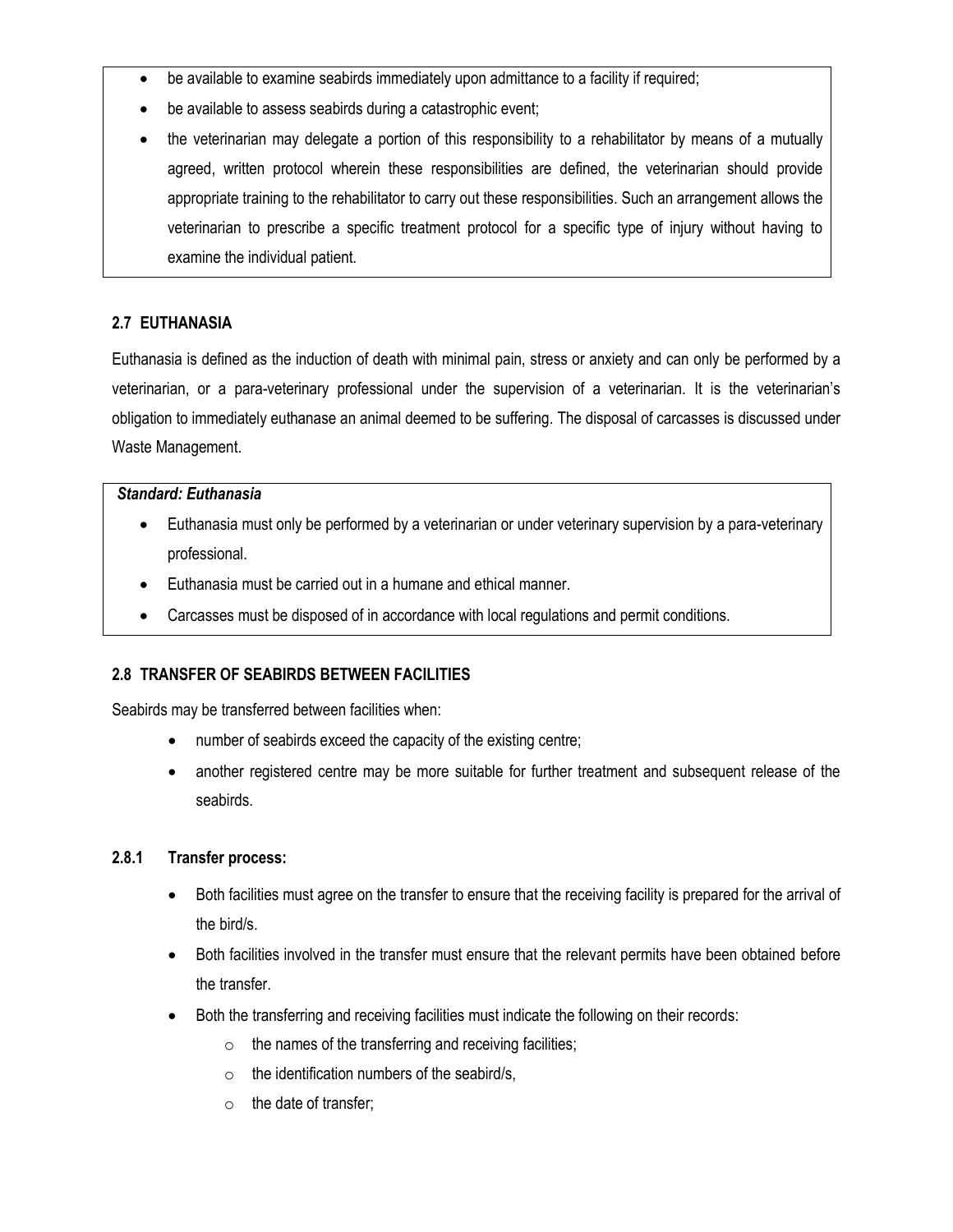- $\circ$  the reason for the transfer.
- Seabirds that are transferred between facilities must be accompanied by a detailed medical report, including history and treatments administered to date.

#### *Standard: Transfer of seabirds between facilities*

- Facilities must document their threshold in terms of capacity and have a contingency plan for when this is exceeded.
- There must be a written record to demonstrate that the minimum criteria to select seabirds for transfer to another centre has been implemented.
- Both facilities involved in the transfer must ensure that the relevant permits have been obtained before the transfer.

#### **2.9 TRANSPORTATION OF SEABIRDS**

Seabirds usually have to be transported between:

- Colony and beach to rehabilitation facilities;
- stabilisation and rehabilitation facilities;
- between different rehabilitation facilities; and
- to a release site.

#### **2.9.1 Transport of seabirds**

#### *Standard: Transport of seabirds*

- When seabirds are transported, measures to ensure adequate ventilation, temperature control and prevention of injuries should be implemented.
- Boxes or crates must not be stacked or packed tightly together, and it is preferable to leave gaps between boxes and crates to assist with airflow.
- Temperature control during the transport period must be provided.
- Injury to seabirds must be prevented by selecting the appropriate transport method and securing the boxes and crates.
- Seabirds must be able to move around, but excessive movement should be limited to prevent injury.
- Delays in transporting seabirds must be avoided. Directions or route maps must be provided to drivers to ensure the seabirds reach their destination timeously.
- Seabirds must be hydrated by tubing them with oral electrolyte fluids before transport journeys which are expected to exceed two hours. Before seabirds are transported, they must be sorted according to size, age and habitus to prevent injury to smaller or weaker seabirds and overcrowding during transport.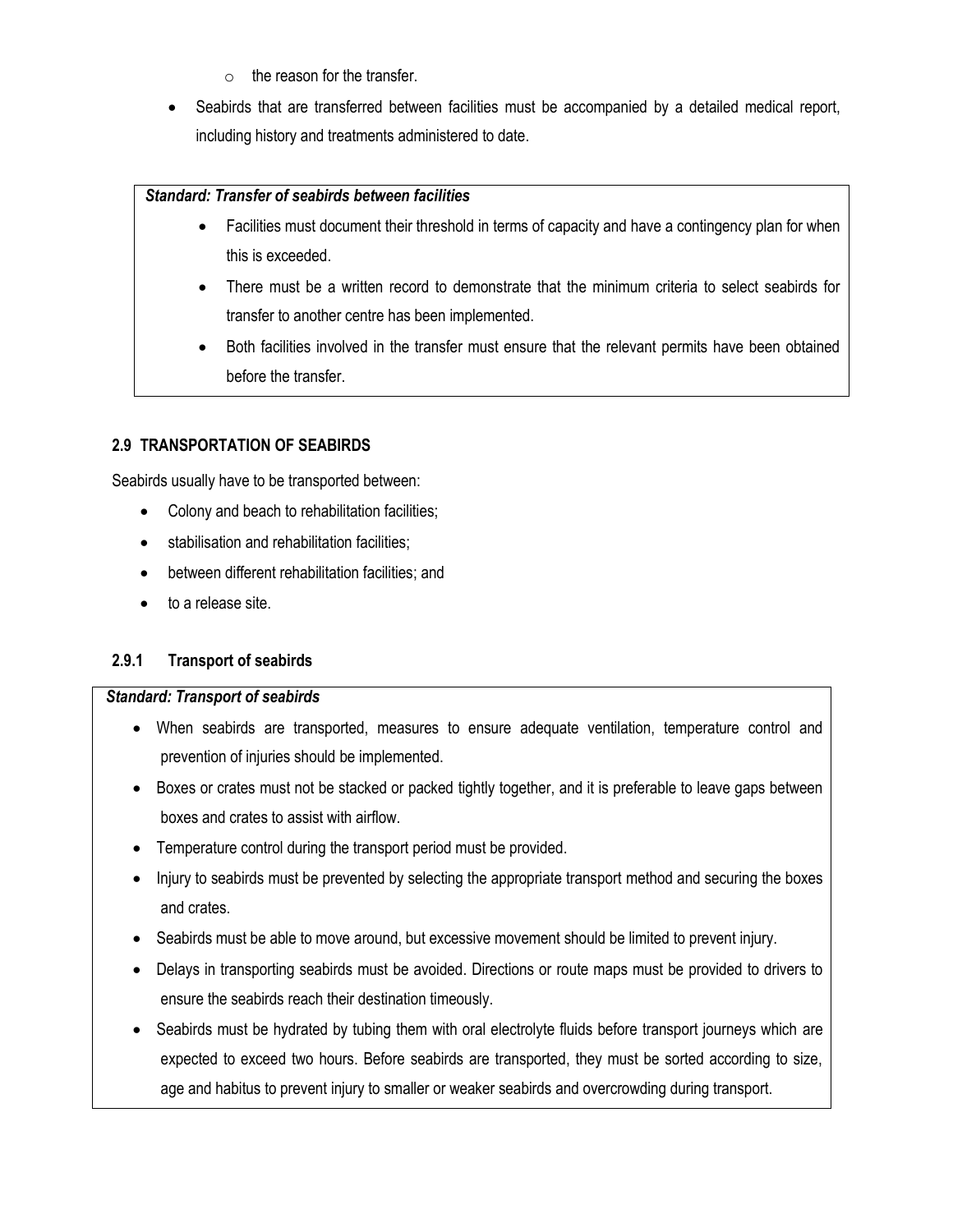#### **2.10 DISEASE CONTROL**

Effective measures to prevent the spread of disease:

- between seabirds;
- between seabirds and humans (zoonotic); and
- between seabirds and local fauna are crucial.

Prevention of disease transmission is achieved through the implementation of an effective hygiene regime. During an emergency situation, seabirds and humans are more stressed and more susceptible to disease, and therefore there is an increased risk of disease.

#### *Standard: Disease Control*

- A high level of personal hygiene must be maintained. This includes the use of Personal Protective Equipment (PPE) e.g. overalls, boots, disposable gloves and surgical masks.
- Adequate handwashing facilities with the appropriate disinfectant soap must be available.
- Adequate facilities for the washing of clothing and disinfection of shoes and boots.
- Facilities must have designated areas for eating, drinking and smoking away from animal care or food preparation areas.
- Provision should be made for separate refrigeration facilities to ensure that human food, bird food, carcasses and other specimens are all kept separately.
- All personnel must be given basic information on zoonosis and disease control. They should also be advised on tetanus vaccinations and deworming treatments.
- Enclosures, where seabirds are kept, should:
	- $\circ$  allow for adequate drainage of dirty water;
	- $\circ$  be cleaned and disinfected on a daily basis;
	- $\circ$  enclosures for chicks and debilitated animals need more frequent cleaning;
	- $\circ$  enclosures must be cleaned after a group of seabirds is removed and before a new group of seabirds are placed in the enclosure;
	- $\circ$  ensure minimal contact between wild and local fauna and seabirds in captivity.
- The correct selection process for detergent and disinfectant effective against viruses, bacteria, fungi and algae must be followed. It is essential to choose chemicals that are non-irritating, non-corrosive and biodegradable. (Appendix 5 – Disinfectant principles)
- All equipment used (e.g. bowls used for feeding, utensils used for food preparation, medical equipment, tubes, nebulisers, towels and sheets used for bedding) should be cleaned and disinfected daily and between use for/on different seabirds.
- Newly admitted seabirds should be housed separately (preferably in quarantine) to allow for detection of any diseases.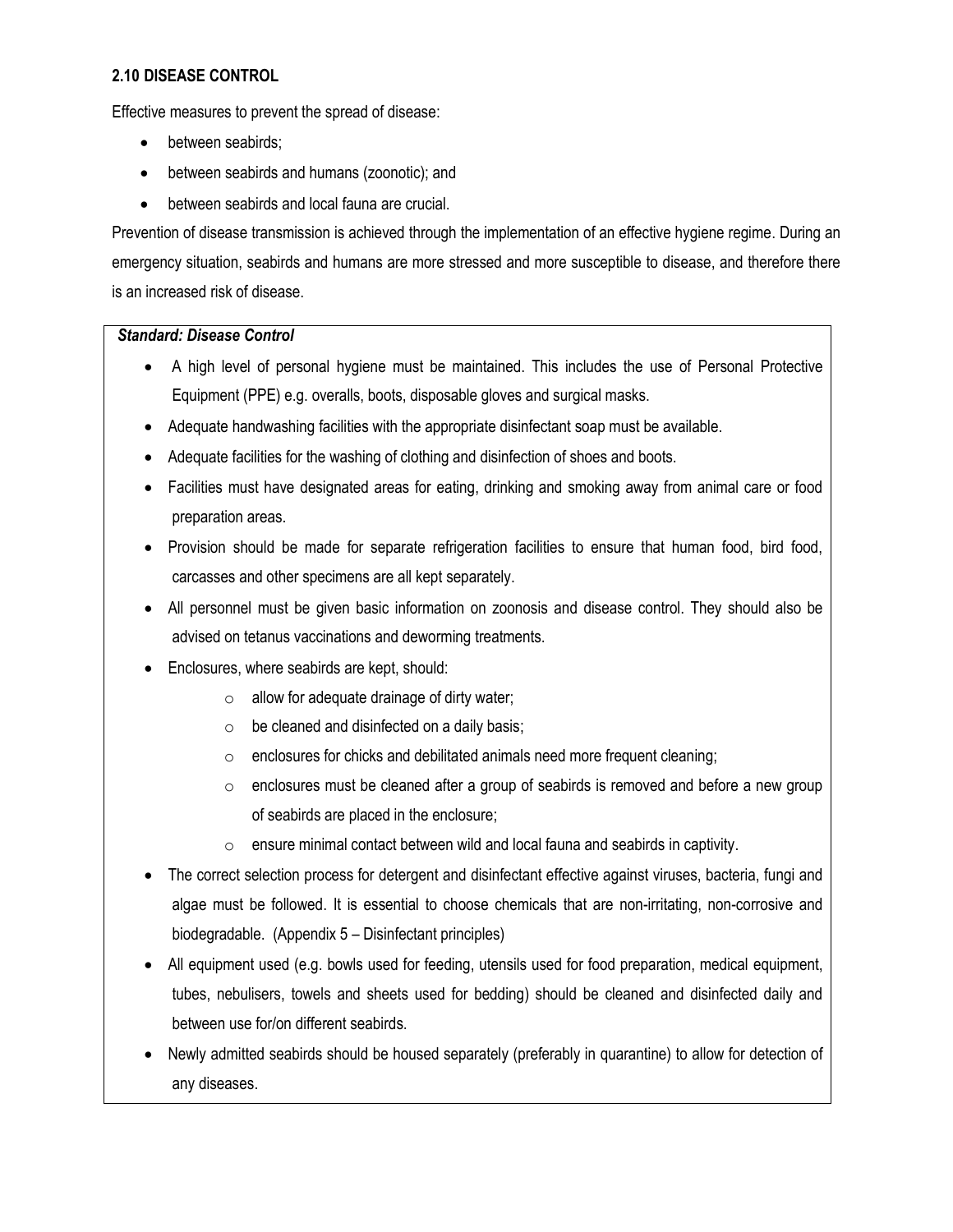- Seabirds confirmed or suspected of having a contagious disease must be kept isolated from all other seabirds, these birds should not be housed with the other seabirds until it is established that they are no longer contagious.
- Sensitive areas require restricted access to prevent contamination of clean areas, such as quarantine, isolation, surgical and chick areas.
- Indoor areas should have sufficient ventilation and air movement. If air conditioners are used, recycled or reused air should be avoided. The filters and grids of air conditioners should be cleaned regularly.
- Seabird dietary items should be stored and prepared in a hygienic manner.
- Discarding of organic waste must be in accordance with local and municipal by-laws.
- Any occurrence of a state-controlled disease needs to be reported to the State Veterinarian and appropriate steps taken to determine the extent of the problem and to minimise spread.

## **2.11 PEST CONTROL**

Direct contact between vectors (e.g. mosquitoes, flies, ticks, fleas, etc.) and carriers of disease (e.g. wild seabirds, rodents, etc.) must be prevented.

#### *Standard: Pest control*

- Facilities must have a pest and insect control program.
- Measures must be in place to avoid contamination of both human and animal food and housing areas with pesticides

## **2.12 HUMAN RESOURCES**

Staff, interns and volunteers who work with seabirds regularly, should be adequately trained in all aspects of seabird care, and regular refresher courses are strongly recommended. Volunteers should be supervised by experienced interns, volunteers or staff. Clear instructions and chain of command, especially in emergency situations will help with the smooth running of operations.

#### *Standard: Human Resources and Training*

- Staff should be adequately trained to perform the required duties and regularly assessed.
- Facilities need to comply with the Basic Conditions of Employment Act, No 75 of 1997.

#### **2.13 HEALTH AND SAFETY**

The Occupational Health and Safety Act (85 of 1993) is the overriding legislation in the workplace. Noteworthy risks specifically related to seabird rehabilitation must be addressed as follows: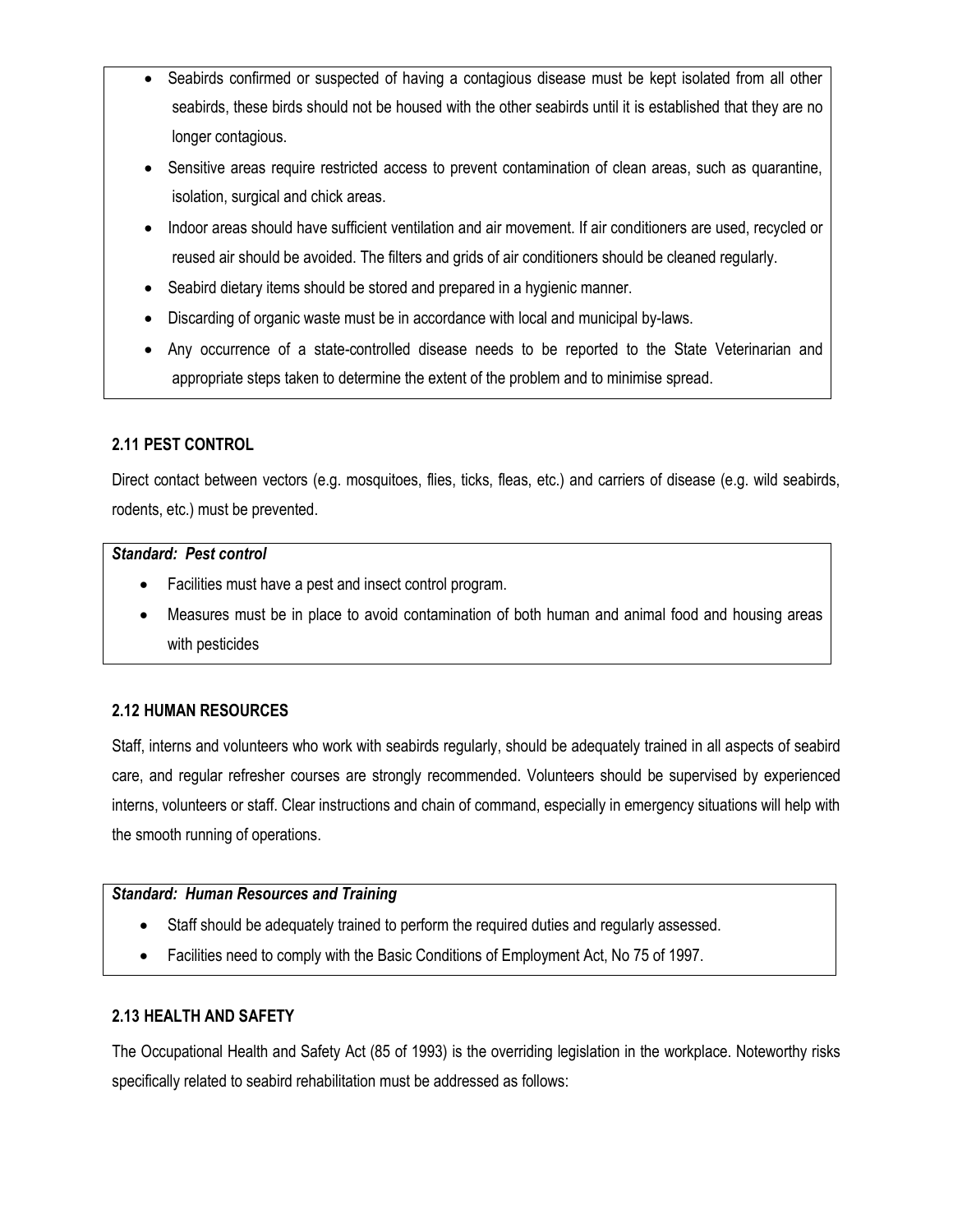- physical contact with oil should be minimised as it can irritate skin, eyes and mucous membranes. Fume intoxication should be minimised by avoiding working with oiled seabirds in a poorly ventilated area;
- the greater fire risk owing to the presence of oil and chemicals in a rehabilitation centre must be recognised and guarded against;
- fire extinguishers and other appropriate equipment and training should be provided;
- physical injuries caused by wet and slippery surfaces should be minimised through installing non-slip surfaces where possible;
- appropriate PPE should be worn at all times to ensure the safety of all personnel;
- appropriate first-aid care must be applied to open wounds that provide the perfect entry point for the transmission of zoonotic diseases;
- possible injury from staff exhaustion, fatigue and stress must be prevented through proper team management.

#### *Standard: Health and safety*

All Seabird facilities must:

- comply with the Health and Safety Act, 1993;
- supply adequate PPE requirements to staff and all those working with seabirds;
- adhere to appropriate measures in order to minimise the risk of injury to humans;
- ensure that there is adequate safety signage.

#### **2.14 WASTE MANAGEMENT**

Waste in South Africa is currently governed by various legislation, including:

- The South African Constitution (Act 108 of 1996);
- Hazardous Substances Act (Act 5 of 1973);
- $\bullet$  Health Act (Act 63 of 1977);
- Environment Conservation Act (Act 73 of 1989);
- Occupational Health and Safety Act (Act 85 of 1993);
- National Water Act (Act 36 of 1998);
- The National Environmental Management Act (Act 107 of 1998);
- Municipal Structures Act (Act 117 of 1998);
- Municipal Systems Act (Act 32 of 2000);
- Mineral and Petroleum Resources Development Act (Act 28 of 2002);
- Air Quality Act (Act 39 of 2004);
- National Environmental Management: Waste Act, 2008 (Act 59 of 2008) (as amended).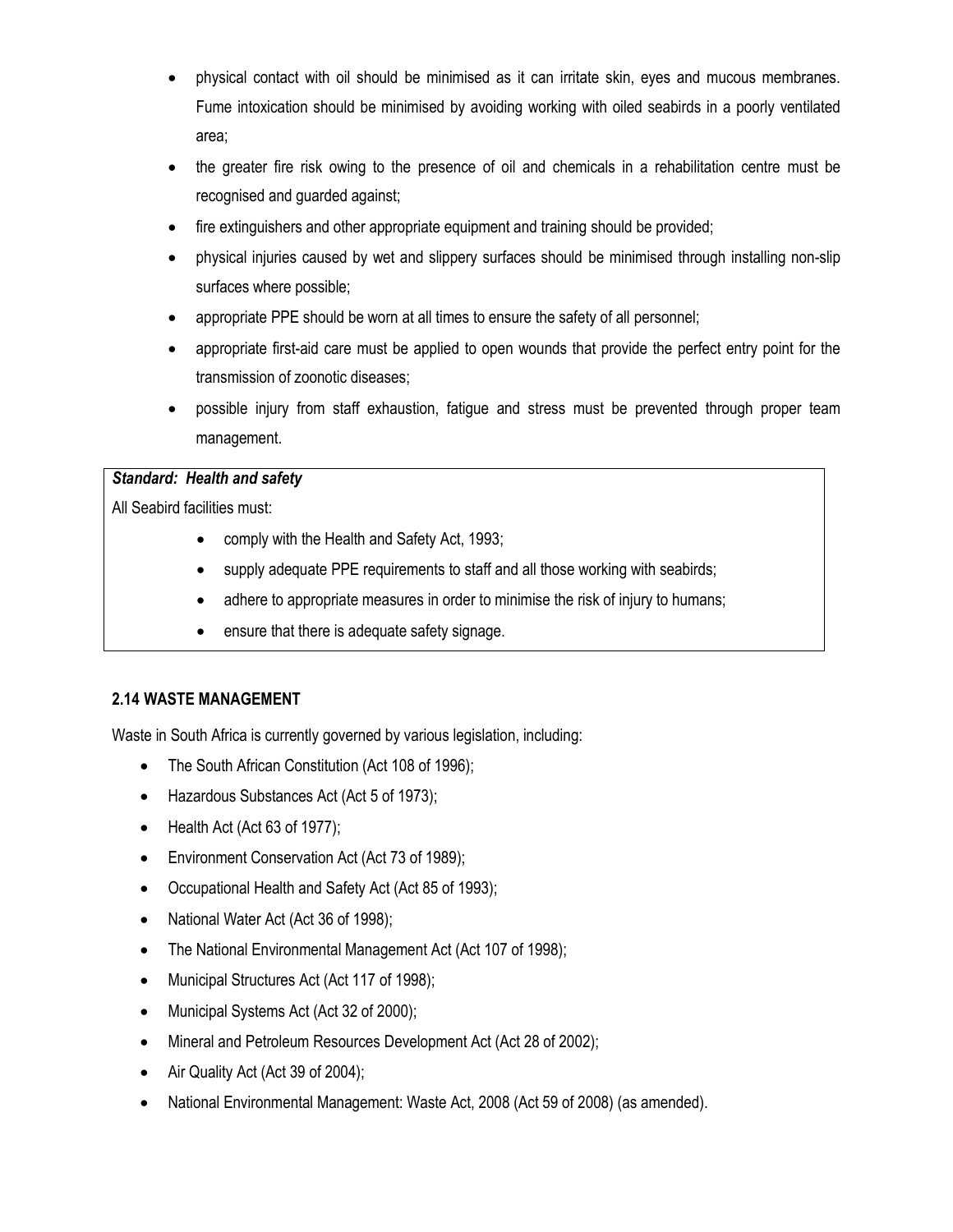The following special waste categories are encountered at facilities caring for seabirds:

#### **2.14.1 Fish waste**

Care must be taken to manage fish waste in order not to attract flies. Disposal via municipal waste is acceptable. It is advisable to freeze or store waste fish and other food products in airtight containers until removal from the premises.

#### **2.14.2 Bio-hazardous and medical waste**

Medical waste is distinct from general waste and comprises of:

- potentially infectious waste materials which include expired medication;
- medical rubber gloves;
- injectable medication bottles;
- any organic material such as scabs, organs and waste removed during operations or medical procedures.

All medical waste must be placed in a red bio-hazard bag and disposed of by a professional medical waste company. The nature and volume of the waste in the container will determine how often the bin must be emptied. All sharp medical waste such as needles, scalpel blades and broken glass must be discarded in a dedicated sharps container. This container must be replaced once it has reached the level indicated on the container.

#### **2.14.3 Carcasses**

Carcasses and organic wastes suspected of disease contamination, or those that have been euthanased using potentially harmful chemical methods, must be incinerated. The discarding of carcasses must be done in accordance with local regulations and permit conditions for the disposal of medical waste, e.g. by professional and accredited cremation service.

#### *Standard: Waste Management*

- Medical waste and pharmaceutical waste must be disposed of in accordance with the relevant legislation.
- All forms of waste management must comply with all applicable legislation.
- General waste must be disposed of in accordance with the relevant legislation.
- Carcass waste must be disposed of in accordance with the relevant legislation.
- Before donating any carcasses to third parties, the facility:
	- $\circ$  must first establish what the individual animal(s) died from and what the carcass(es) would be used for;
	- $\circ$  a database of the individual that the carcass has been donated to must include name, ID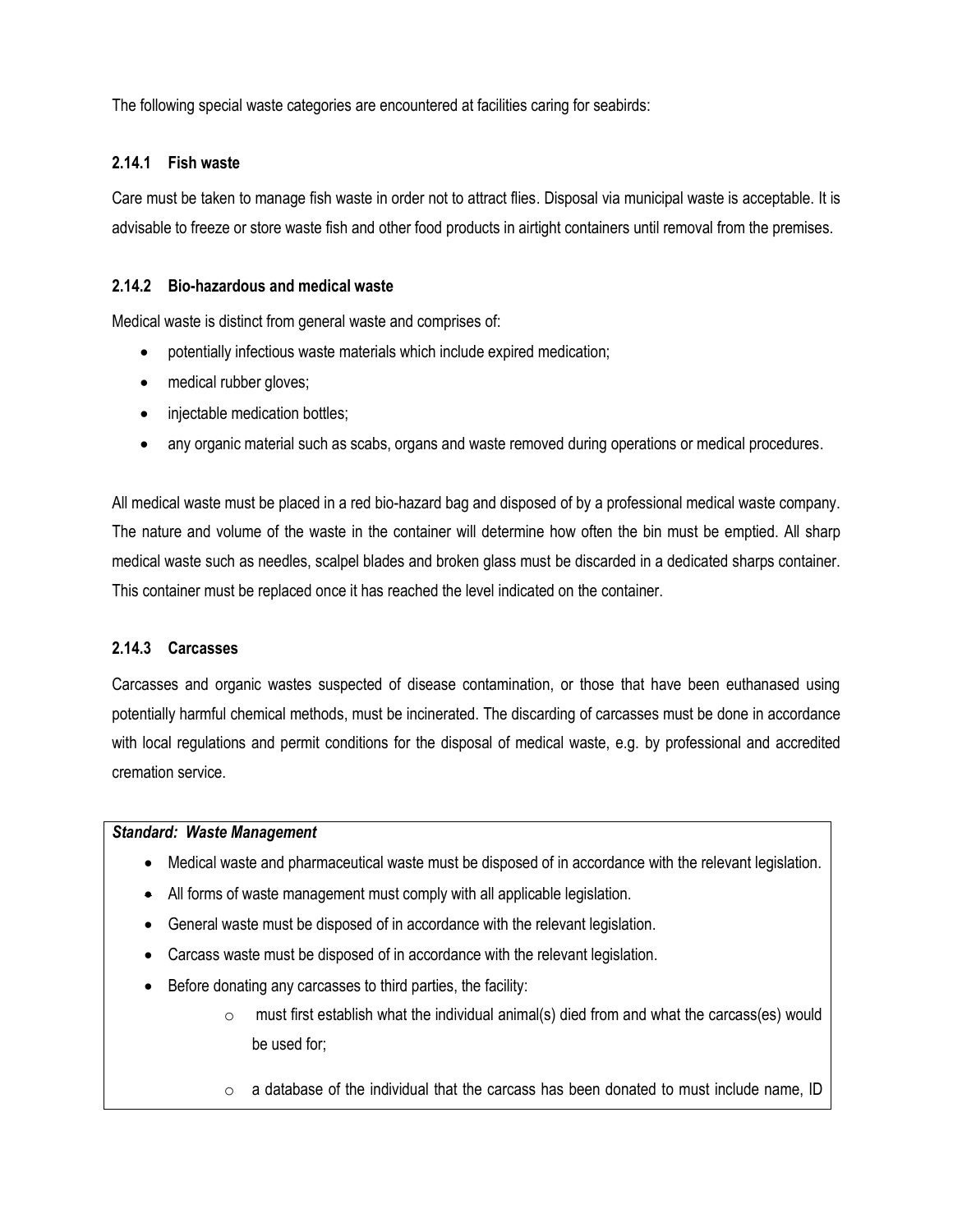number, species, species ID, what the carcass will be used for;

- o Provide proof of legal acquisition;
- o Ensure proper disposal.

## **2.15 CONTINGENCY PLANNING**

Each facility must have a contingency plan that describes how the centre will deal with events that occur outside the range of normal operations and that may adversely affect the centre's ability to operate "normally". The big variance between facilities necessitates individual and specific plans. The minimum contingency planning that should be in place at centres should account for:

- Disease outbreak;
- Oil spill contingency planning;
- Disasters e.g. fire and flooding
- Operational limitation.

## *Standard: Contingency planning*

- Facilities must have written contingency plans for disease outbreaks, oil spills (if applicable), natural disasters (e.g. fire and flooding) and operational limitations.
- These plans should be regularly updated, exercised and reviewed to ensure relevance and efficiency.

## **2.16 COMPLIANCE AND EVALUATION**

Table 1: The checklist below summarises the standards for each section. It is a quick reference tool and should in no way be seen as a substitute for the main text in the document.

| Category:             | Standard:                                                                           | Compliance |
|-----------------------|-------------------------------------------------------------------------------------|------------|
|                       |                                                                                     | check:     |
| <b>Ethics</b>         | Continuous learning and development of all staff must be demonstrated.              |            |
|                       | Evidence of a high standard of ethical conduct must be provided.                    |            |
| Animal                | Measures to achieve the Five Freedoms and Five Domains for all seabirds             |            |
| wellbeing             | undergoing rehabilitation must be implemented. (Appendix 6)                         |            |
| <b>Permits</b>        | Permits are required for all activities taking place at the rehabilitation facility |            |
|                       | and must be up to date.                                                             |            |
| <b>Record keeping</b> | Records must be kept for admissions, deaths, releases and transfers of              |            |
|                       | seabirds.                                                                           |            |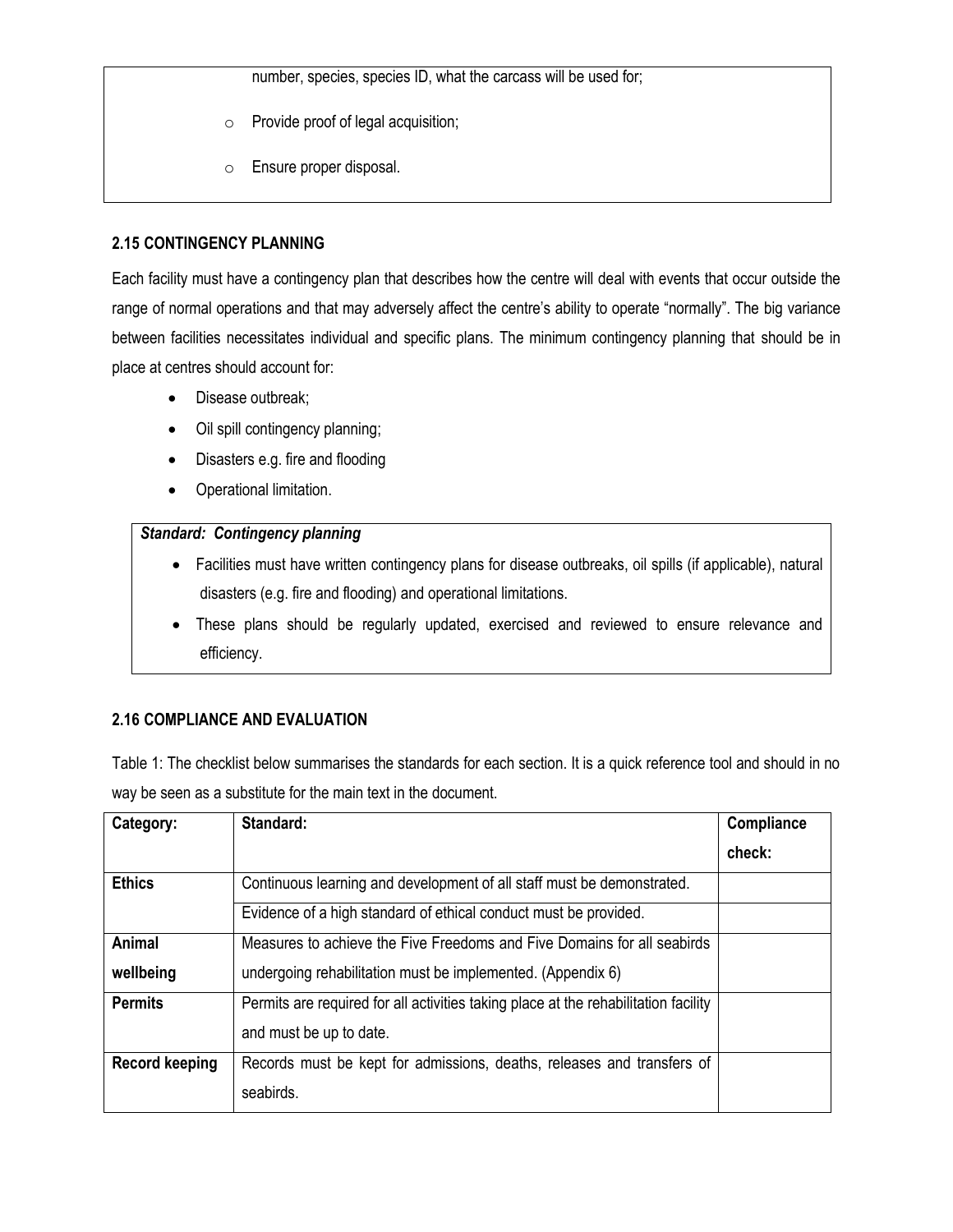|                        | Records must be kept of fluid, feeding, and treatment protocols for           |  |  |  |
|------------------------|-------------------------------------------------------------------------------|--|--|--|
|                        | individual seabirds.                                                          |  |  |  |
|                        | Annual statistics must be kept.                                               |  |  |  |
| <b>Admissions</b>      | All seabirds must receive the minimum care when admitted to a                 |  |  |  |
|                        | rehabilitation centre. (Appendix 7)                                           |  |  |  |
| <b>Routine</b><br>care | The minimum routine evaluation procedures of bleeding, weighing,              |  |  |  |
| during                 | plumage testing, and veterinary and progress checks, must be adhered to       |  |  |  |
| rehabilitation         | and documented.                                                               |  |  |  |
|                        | The minimum standard for managing the maintenance and replacement             |  |  |  |
|                        | fluid needs of seabirds in care must be adhered to.                           |  |  |  |
|                        | The nutritional needs of seabirds in care must be addressed by evaluating     |  |  |  |
|                        | the amount, type and frequency of the feeding regime against the species,     |  |  |  |
|                        | body condition, weight and age of the seabirds being fed.                     |  |  |  |
|                        | The minimum dietary supplements must be given to all seabirds during          |  |  |  |
|                        | rehabilitation. (Appendix 8)                                                  |  |  |  |
| Laboratory work        | Oiled feather samples must be collected from all oiled seabirds and           |  |  |  |
|                        | properly stored. (Appendix 3)                                                 |  |  |  |
|                        | The collection of blood must be performed by suitably qualified and trained   |  |  |  |
|                        | personnel. (Appendix 4)                                                       |  |  |  |
|                        | Post-mortems must be conducted on seabirds (especially in priority cases),    |  |  |  |
|                        | and disposal of carcasses must be in accordance with local regulations.       |  |  |  |
| Veterinary             | Seabird rehabilitation facilities must work under the direct supervision of a |  |  |  |
| protocols              | South African Veterinary Council (SAVC) registered veterinarian and all       |  |  |  |
|                        | treatments given to animals must be under the supervision of a                |  |  |  |
|                        | veterinarian.                                                                 |  |  |  |
|                        | Rehabilitation facilities must adhere to guidelines relating to the           |  |  |  |
|                        | prescription, maintenance, administration, purchase and storage of            |  |  |  |
|                        | scheduled drugs in terms of Act 101 0f 1965.                                  |  |  |  |
| <b>Transfer</b><br>οf  | Facilities must document their threshold in terms of capacity and have a      |  |  |  |
| seabirds               | contingency plan in place for when this is exceeded.                          |  |  |  |
| between                | A documented process must demonstrate that the minimum criteria have          |  |  |  |
| facilities             | been applied in selecting seabirds for transfer to another centre             |  |  |  |
| <b>Transport</b>       | When seabirds are transported, measures should be implemented to              |  |  |  |
|                        | ensure adequate ventilation, temperature control and the prevention           |  |  |  |
|                        | injuries                                                                      |  |  |  |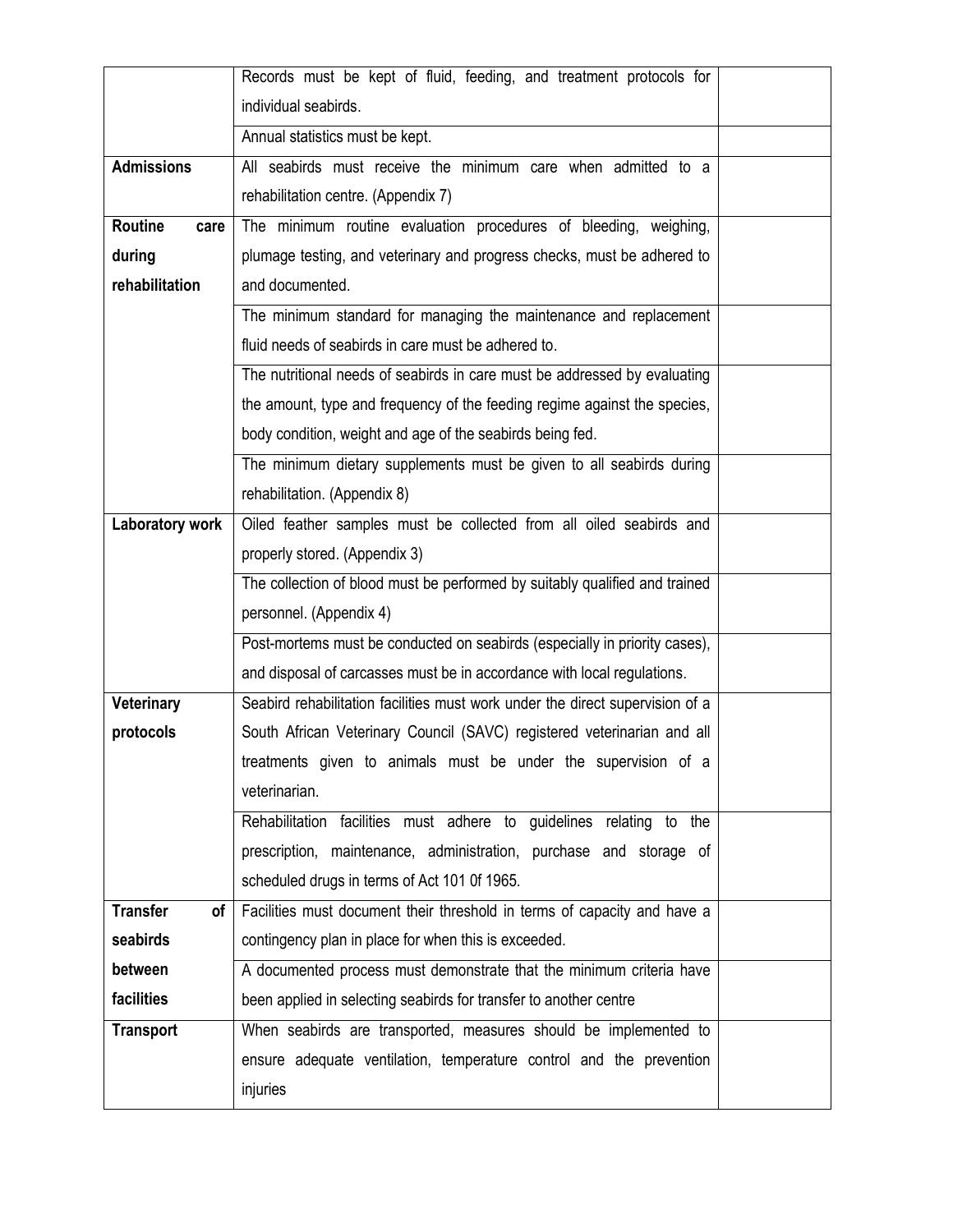| Release         | The minimum criteria of weight, plumage and blood testing must be             |  |  |  |  |
|-----------------|-------------------------------------------------------------------------------|--|--|--|--|
| protocols       | adhered to before the release of all seabirds.                                |  |  |  |  |
|                 | Seabird rehabilitators must adhere to the recommendations and                 |  |  |  |  |
|                 | regulations of authorities regarding the permanent identification of seabirds |  |  |  |  |
|                 | prior to release.                                                             |  |  |  |  |
|                 | There must be documented evidence of adherence to minimum criteria in         |  |  |  |  |
|                 | the selection of an appropriate release site.                                 |  |  |  |  |
|                 | There must be documented evidence that an appropriate method of               |  |  |  |  |
|                 | release was selected.                                                         |  |  |  |  |
| Euthanasia      | Euthanasia must only be performed by a veterinarian or under veterinary       |  |  |  |  |
|                 | supervision by a para-veterinary professional.                                |  |  |  |  |
|                 | Euthanasia must be carried out in a humane and ethical manner.                |  |  |  |  |
|                 | Carcasses must be disposed of in accordance with local regulations and        |  |  |  |  |
|                 | permit conditions.                                                            |  |  |  |  |
| The housing of  | Seabird rehabilitation facilities that choose to keep non-releasable seabirds |  |  |  |  |
| non-releasable  | in captivity must meet the minimum criteria for housing these seabirds.       |  |  |  |  |
| seabirds        | There must be documented evidence why the seabird/s were not deemed           |  |  |  |  |
|                 | fit for release.                                                              |  |  |  |  |
| Infrastructure  | Facilities housing seabird must meet the minimum standards.                   |  |  |  |  |
| and design      |                                                                               |  |  |  |  |
| Disease control | Minimum standards must be followed for the prevention of disease              |  |  |  |  |
|                 | transmission, this includes:                                                  |  |  |  |  |
|                 | from external sources to the rehabilitation centre;                           |  |  |  |  |
|                 | between seabirds and humans (Zoonotic);                                       |  |  |  |  |
|                 |                                                                               |  |  |  |  |
|                 | among seabirds being cared for at the centre;                                 |  |  |  |  |
|                 | Between released birds and the wild population.                               |  |  |  |  |
|                 |                                                                               |  |  |  |  |
|                 | The minimum standard for selecting products and the recommended               |  |  |  |  |
|                 | protocols for cleaning and disinfecting must be adhered to.                   |  |  |  |  |
|                 | Evidence of pest and insect control program must be provided.                 |  |  |  |  |
| Human           | Seabird rehabilitation facilities need to comply with the Basic Conditions of |  |  |  |  |
| resources       | Employment Act, No 75 of 1997.                                                |  |  |  |  |
|                 | Staff, interns and volunteers working in seabird rehabilitation centres must  |  |  |  |  |
|                 | have adequate training to perform required duties.                            |  |  |  |  |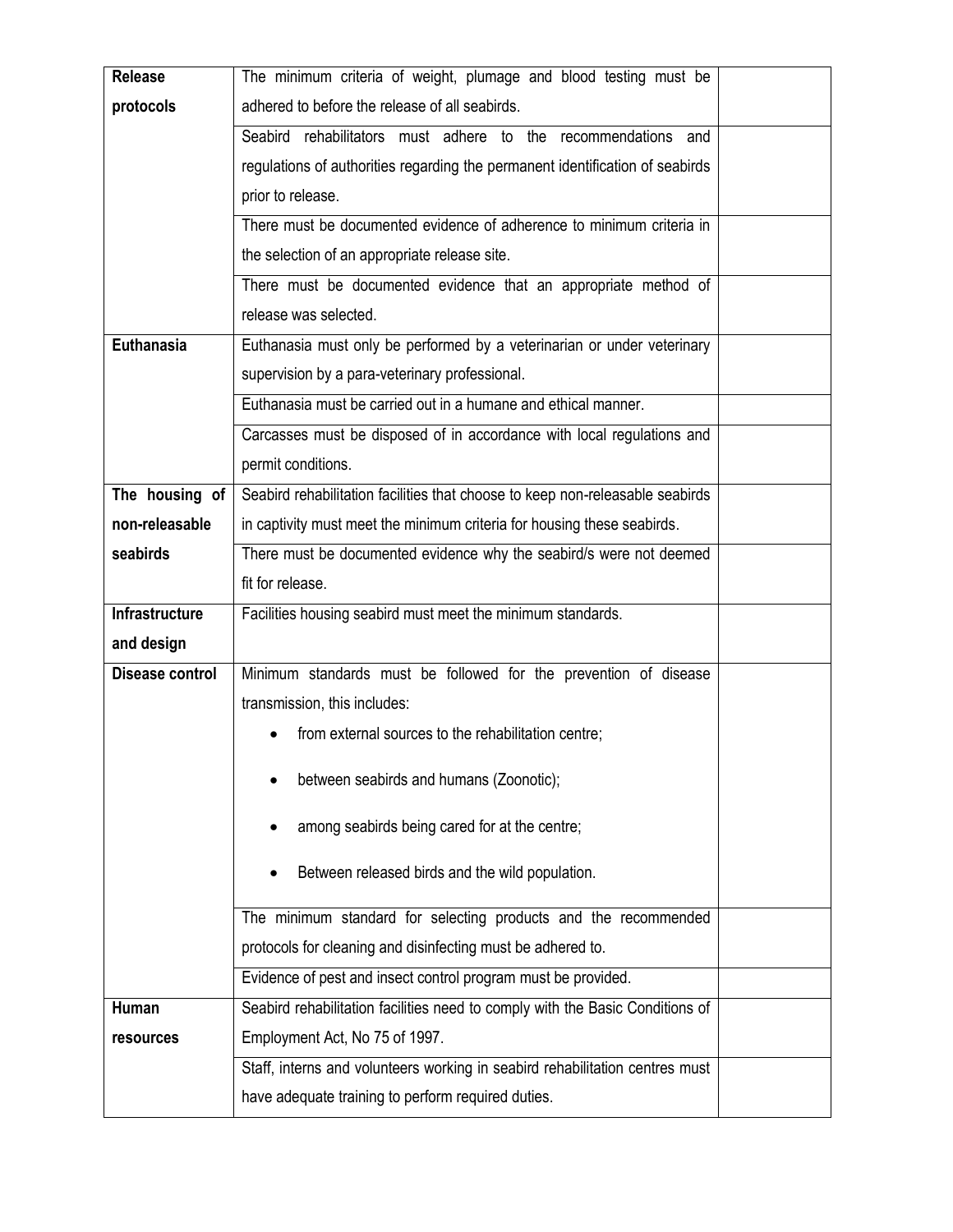| <b>Health</b><br>and | Seabird rehabilitation facilities must comply with the Health and Safety Act,  |  |
|----------------------|--------------------------------------------------------------------------------|--|
| safety               | 1993.                                                                          |  |
|                      | Seabird rehabilitation centres must comply with all applicable legislation     |  |
|                      | regarding all forms of waste management.                                       |  |
|                      | Minimum PPE requirements must be supplied to and used by all people            |  |
|                      | working with seabirds.                                                         |  |
| <b>Contingency</b>   | Seabird rehabilitation facilities must have in place written contingency plans |  |
| planning             | for dealing with for disease outbreak, oil spills, natural disasters and       |  |
|                      | operational limitations.                                                       |  |
| <b>Seabird</b>       | Seabird rehabilitation centres that work with seabird stabilisation units      |  |
| stabilisation        | should ensure that the minimum standard for operating a stabilisation unit     |  |
|                      | is adhered to.                                                                 |  |

#### **CHAPTER 3: MANAGEMENT OF REHABILITATION FACILITIES & PERMANENT CAPTIVITY FOR SEABIRDS**

#### **3.1 REHABILITATION**

The goal of seabird rehabilitation is to provide humane care and conservation benefit to the species. This is achieved by meeting all the requirements for release while minimising the impact of captivity on the seabirds. From a conservation perspective, it is essential to ensure that the least amount of disturbance is caused to the breeding cycle of the rehabilitated seabirds and that their time in captivity is kept to a minimum. All effort should be made to minimise the risk of contracting any disease in captivity and potentially spreading diseases to sensitive wild seabird populations, upon release. This is a delicate balance, and seabirds should be prepared for release into the wild as soon as possible to reduce complications associated with captivity.

This section aims to:

- Assist permitting authorities and other regulatory bodies with norms and standards to assess seabird rehabilitation facilities;
- Ensure that a standard for seabird rehabilitation is implemented and maintained.

#### *Standards: General*

- An organisation conducting seabird rescue and rehabilitation activities in South Africa must be a legal entity and hold a valid rehabilitation permit issued under the relevant legislation.
- All rehabilitation facilities must have a Standard Operating Procedure (SOP) document providing detailed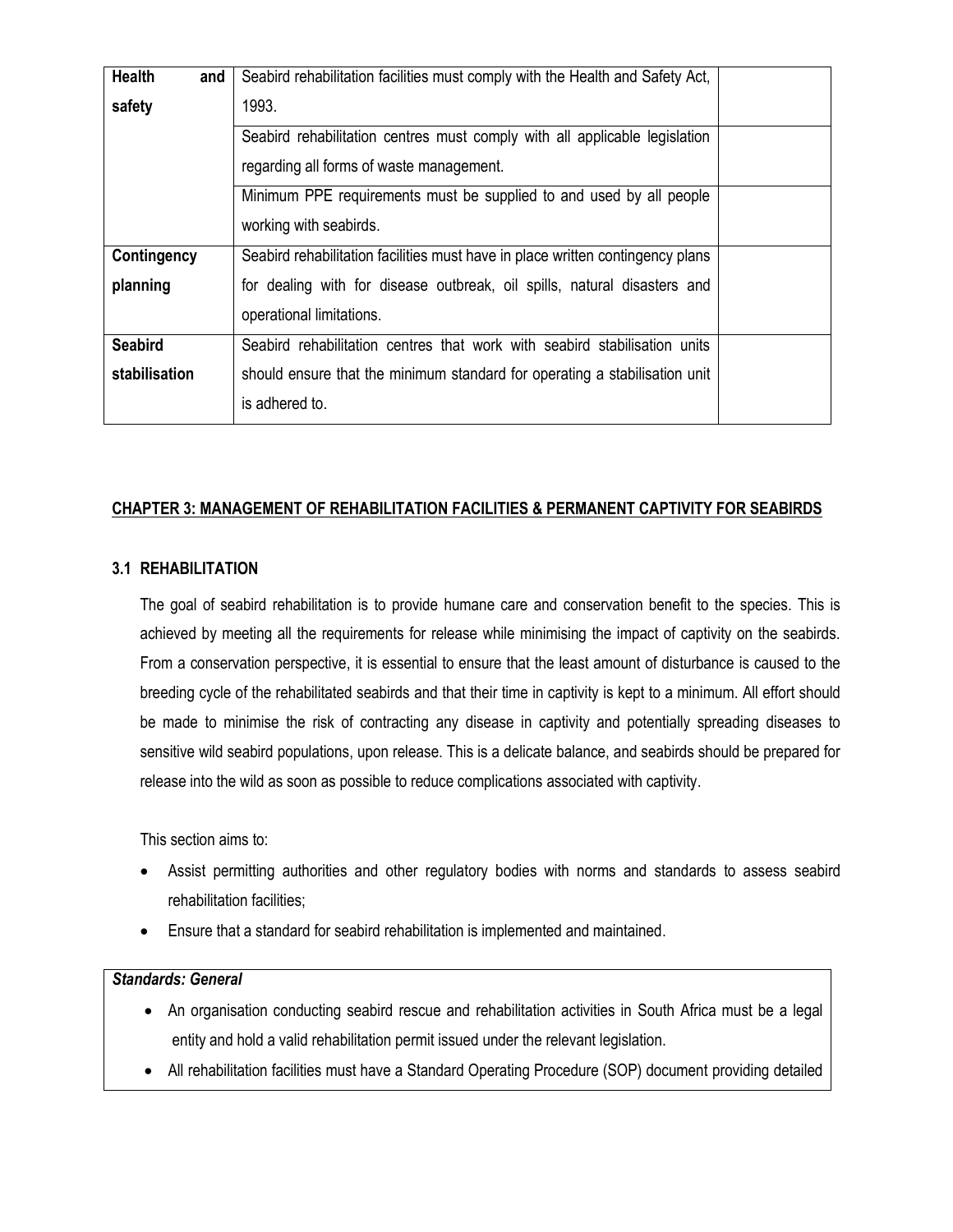information about protocols and procedures.

- A permitted rehabilitation organisation must ensure that:
	- o all staff and volunteers engaged in seabird rehabilitation activities comply with this document;
	- $\circ$  the organisation and its staff and volunteers comply with the conditions of their rehabilitation permit;
	- $\circ$  the organisation provides new and inexperienced staff and volunteers with appropriate and ongoing training and mentoring;
	- $\circ$  a process is established for handling alleged breaches of this document, or noncompliance with other relevant rules of the organisation;
	- $\circ$  a procedure is established for responding to complaints either from external or internal parties;
	- $\circ$  all staff and volunteers are given timely, clear and detailed directions by the organisation concerning the activities that they may carry out under the rehabilitation permit.

#### **3.2 FACILITIES – INFRASTRUCTURE AND DESIGN**

A seabird facility must ensure adequate infrastructure to ensure that the seabirds in their care have speciesspecific and safe holding areas and enclosures. The natural biology and behaviour of any species must be considered in the infrastructure design for seabird facilities. Standards for facilities are based on good judgement and sound practical sense. Boundary, roof and holding areas should ideally be wire mesh/walls of at least 1.5m high. To ensure that seabirds are housed in an acceptable way, the factors listed below need to be taken into consideration.

Hence, the layout and design must:

- be practical and aim to reduce stress to captive animals;
- be adaptable to allow a large intake of seabirds;
- prevent injury or escape;
- minimise stress to seabirds;
- enable safe levels of hygiene and prevent exposure to diseases;
- allow for areas and enclosures for various stages of treatment (e.g. intensive care, quarantine, pre-release, washing and drying of oiled seabirds);
- enable natural behaviours;
- provide adequate ventilation in all areas where seabirds are kept;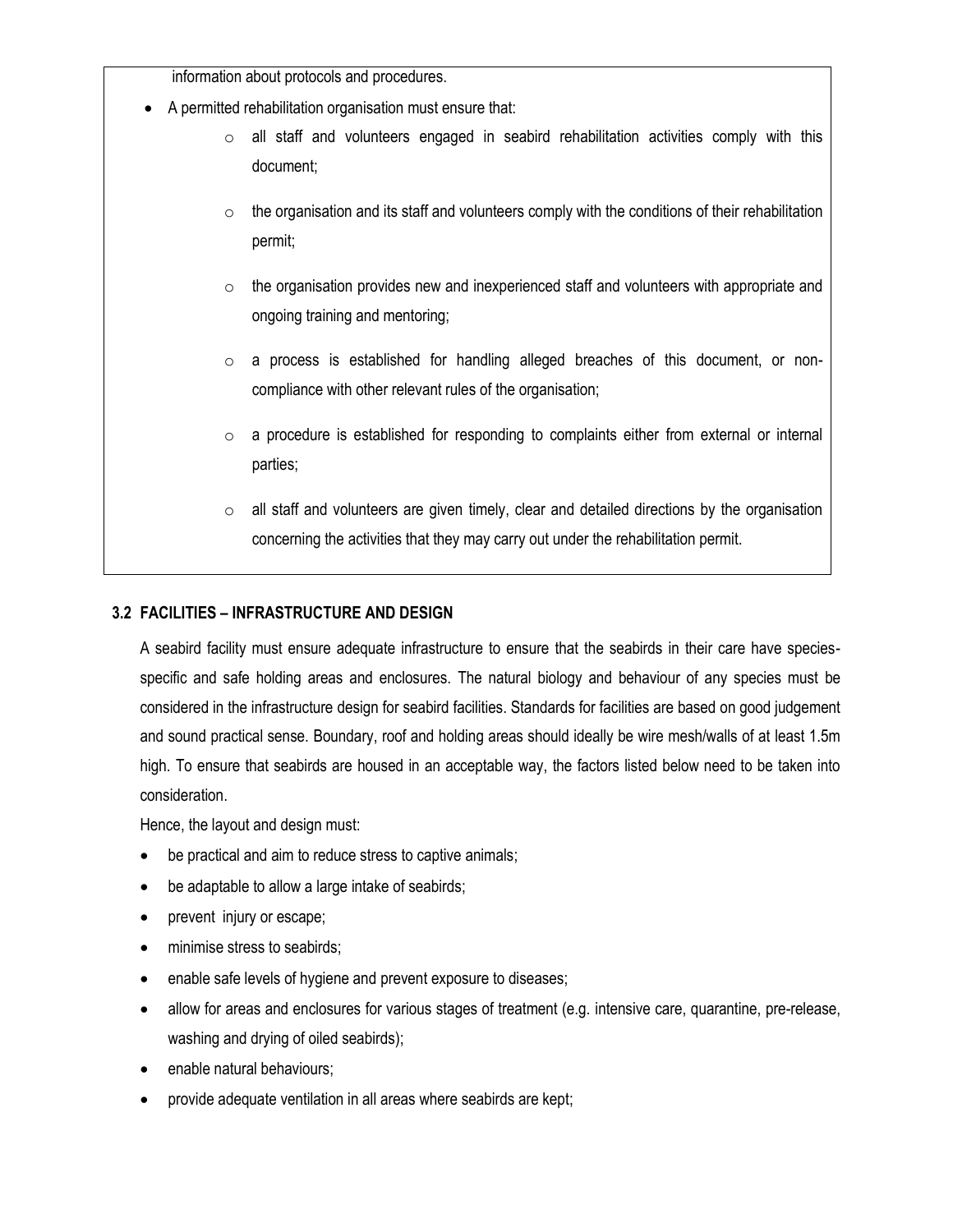- prevent direct contact between seabirds undergoing rehabilitation and external factors (e.g. climate, noise, disturbance, stress, machinery, pollution, predation, wild birds and vectors);
- provide hygienic, insect and rodent free storage of food for birds, supplements and other nutritional requirements;
- provide adequate freezer space for storage of frozen fish, especially when there is a large intake of seabirds.
- Must adhere to SANS 10142: The purpose of this document is to provide, in a convenient form, common rules for the safety of specific, fixed, MV electrical installations in systems with nominal voltages above 1 kV not exceeding 22 kV a.c. and up to and including 3 MVA installed capacity. (All parts of the final MV installation below 1 kV are covered by the requirements of SANS 10142-1.) This document contains minimum requirements and additional information with regard to the safe operation, and to ensure acceptable reliability, of the medium-voltage part of an electrical installation.

#### *Standards: Facility Design*

- A facility must be able to provide enclosures or cages or pens:
	- $\circ$  of appropriate size;
	- $\circ$  made from appropriate materials;
	- $\circ$  that contain appropriate furnishings for all ages of all species that they commonly care for.
- A facility must have a designated area for intensive care treatment and quarantine.
- A facility must provide those birds undergoing rehabilitation with sufficient shelter from overheating, excessive rain and cold temperatures.
- Each bird must be able to turn about freely, and lie or sit comfortably, unless medically restrained.
- The construction material must be of sufficient strength and where practicable, be of a nonporous, waterproof finish to facilitate effective cleaning and disinfection.
- A facility must be made secure against rodents and potential predators, including adequate perimeter control.
- A facility must be constructed in such a manner as to prevent the escape of birds and to ensure the effective confinement of birds at all times.
- The water supply to the facility must be of continuous supply. The supply should be of such quality, quantity and pressure as to accommodate the filling pools, washing birds, washing down work areas and laundry needs.
- A facility must have at least one pool. The size and depth of the pool should be appropriate for the species commonly cared for.
- A facility must have a suitable substrate with adequate drainage to prevent birds standing on flat, wet and hard surfaces. The substrate should be non-slip. Irregular surfaces may be beneficial as it provides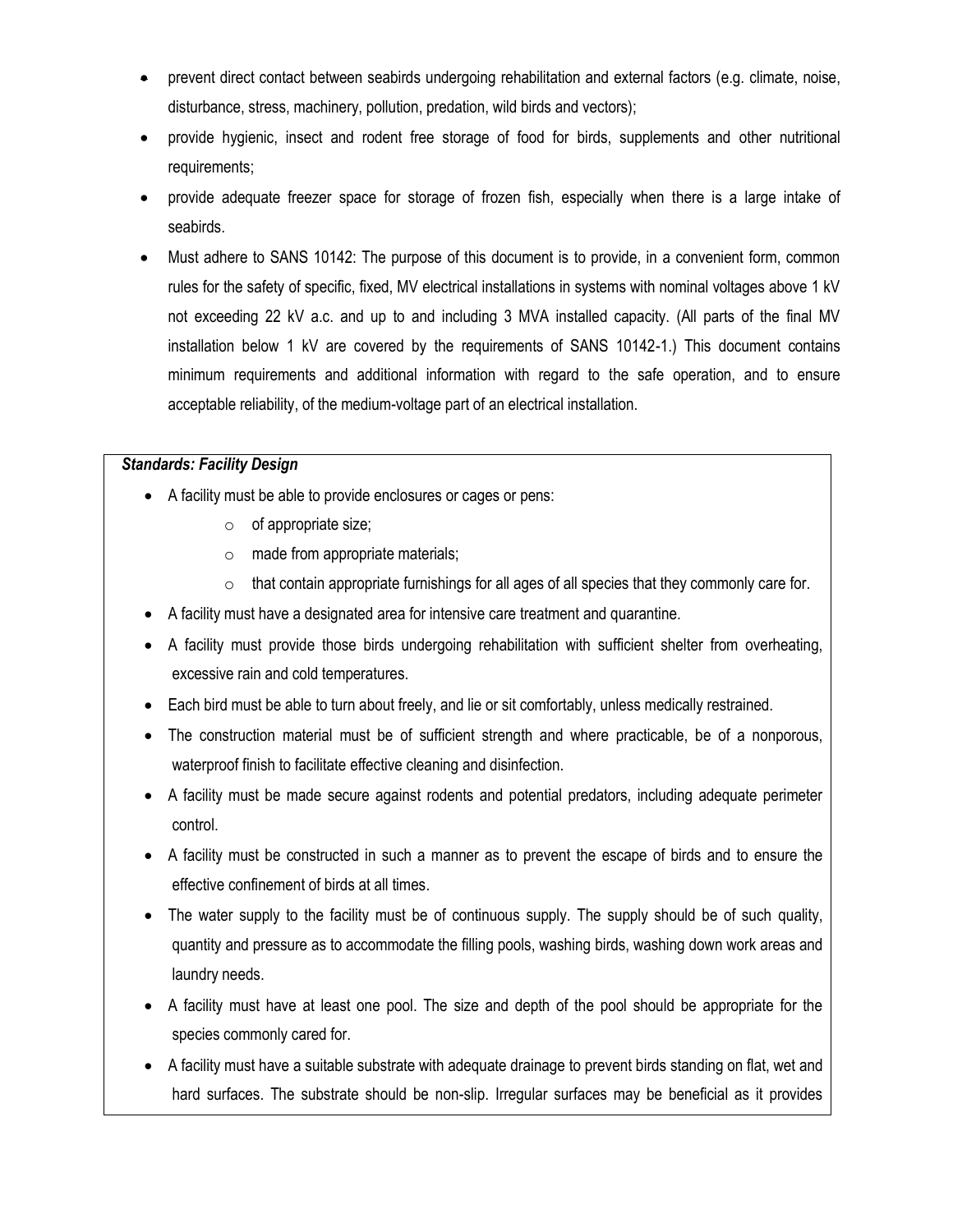natural exercising of the legs and feet (e.g. pebbles).

- The surface drainage should be adequate to allow for quick drying, and all floors should slope towards a drain. Drainage must be sufficient to ensure that there is no permanent standing water
- The drainage and washing water of the centre, must run into an adequate sewer and comply with the requirements of the National Environmental Management: Waste Act (Act 59 of 2008) and local authorities.
- Frozen fish must be stored at minimum temperatures -18 0C.
- There must be a reliable supply of electricity, sufficient for all electrical needs within the centre. Backup options such as batteries, generators should be considered for essential equipment in case of power failure.
- The code on electrical installations for wet areas must be adhered to within the centre. This is not limited to SANS10142.

## **3.3 CONSTRUCTION MATERIALS**

#### *Standards: Construction Materials*

- All materials should be easy to clean and disinfect.
- Only materials that are impervious to water or that can be waterproofed to be made impervious, should be used.
- Materials used for walls should provide visual barriers and adequate ventilation, minimise chances of injury, and protect against ingress by predators and domestic animals.
- Suitable pool materials include plastics, fibreglass, rubber, cement and natural ponds.
- The internal walls and floor surfaces, shelves and tables of the facility must be of such a nature that they can be properly cleaned and disinfected so that hygienic conditions can be maintained.

## **3.4 ENCLOSURES**

Assigning pen or enclosure size strictly by species is not always realistic. Enclosures should provide birds with the opportunities necessary for complete recovery from injuries and may include crates, cages, pens and aviaries. Enclosures should be designed to allow easy cleaning and access and minimise handling of birds. They should also ensure that seabirds undergoing rehabilitation are housed in a way that:

- prevents injury or escape;
- minimises stress;
- maintains safe levels of hygiene;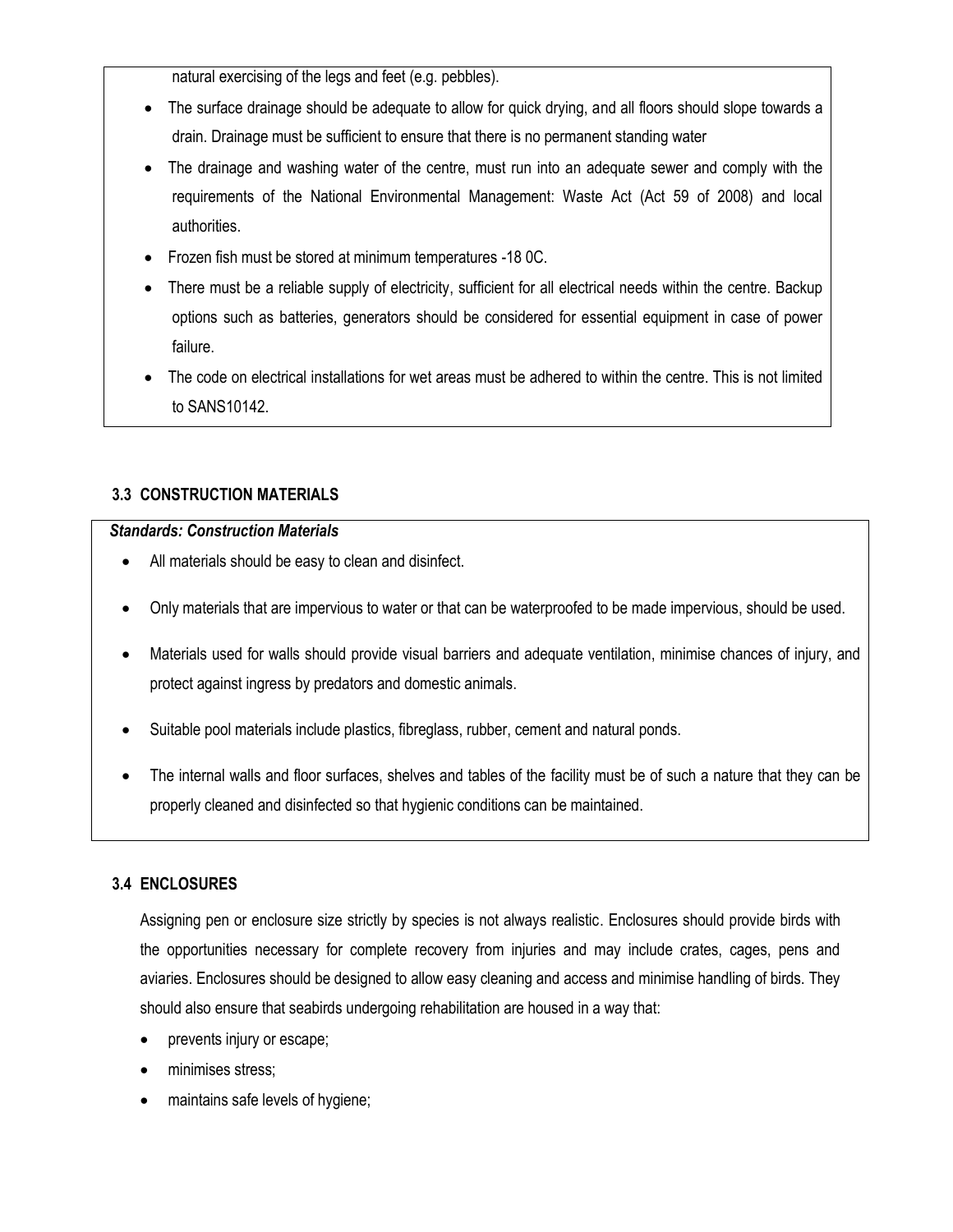allows natural behaviours.

The enclosure sizes recommended in the standards are the minimum (Appendix 9). The size requirements may vary due to the:

- function of the area, e.g. smaller intensive care unit vs larger area for washing and rinsing of birds,
- the species of birds, e.g. seagulls vs pelicans.

Alternative techniques for housing and pre-release conditioning are encouraged but must meet basic natural biology, comfort, husbandry and hygiene requirements.

#### *Standards: Enclosures*

- Enclosures must be constructed and maintained in such a way to prevent injury and escape.
- Enclosures must be designed and/or positioned to protect birds from physical contact with wild animals and pests.
- Enclosures must be designed and/or properly positioned.
- Birds in care must not be exposed to odours, vibrations or noises that are likely to result in unnecessary familiarisation, stress or illness. Use of certain aerosols and insect repellents can be toxic to animals in care and should be avoided, e.g. cigarette smoke in an enclosed area or loud music.
- Enclosures must be constructed from non-toxic materials that can be easily cleaned and disinfected.
- If multiple birds are kept within a single enclosure, there must be sufficient space for individuals to avoid undue conflict.
- Where practicable, enclosures must be appropriate for the species, and the types of injuries, stage of development and/or stage of rehabilitation of the animal being housed.
- Enclosures must maintain habitat elements appropriate to the species and the condition of the animal (e.g. perching, pools, suitable substrate).
- Enclosures housing birds not subject to critical care must allow for the display of natural behaviour and support rehabilitation for survival in the wild.
- All enclosures, including the substrate, must be kept in a clean and hygienic condition.
- There must be adequate ventilation in all areas where birds are kept.
- Cleaning and disinfection regimes must be appropriate for the species and excreta must not be allowed to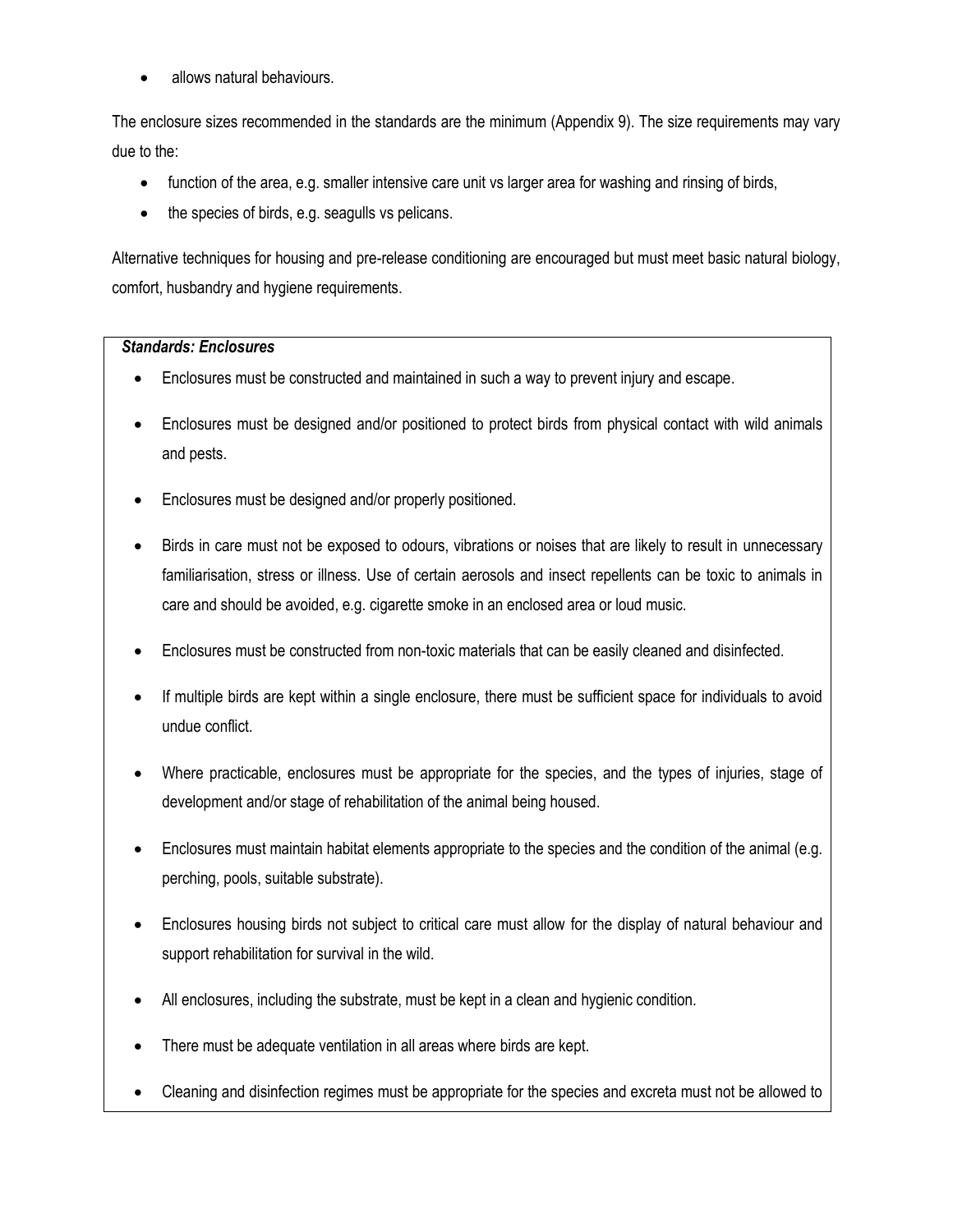accumulate excessively in any enclosure, substrate or bedding.

- Incompatible species or individuals must not be housed in the same enclosure, or within sight of each other.
- Enclosures should be at least the size recommended in Appendix 9 for the species and stage of rehabilitation. These dimensions are suitable for average-sized adults. Smaller individuals may not require the space specified and larger individuals may require more space.

#### **3.5 INTENSIVE CARE ENCLOSURES**

Intensive care enclosures aim to reduce activity for a short period to facilitate frequent monitoring, treatment, feeding and re-hydration. Birds undergoing intensive care should not be kept in cages with exposed wire as it can cause feather damage.

#### **Standards: Intensive care enclosures**

- Intensive care enclosures must provide sufficient space for birds to maintain a normal posture (e.g. stand upright) and to stretch its body and limbs, but not enough space to run, jump or fly.
- Intensive care enclosures must provide a constant temperature appropriate to the species, age and nature of the illness or injury.
- Birds in intensive care housing must experience a light-dark cycle that replicates outside conditions. If an artificial light source is used, it must be separate from any artificial heating.
- Intensive care housing must be designed and/or positioned so that visual and auditory stimuli are reduced (e.g. by covering with a towel and placing in a quiet room).
- Intensive care housing must be adequately ventilated without allowing excessive drafts.
- The substrate used in intensive care housing must be replaced at least twice daily.

#### **3.5.1 Intermediate care housing**

This kind of housing provides mobile birds with enough space to allow some physical activity while enabling it to be readily caught for monitoring or treatment.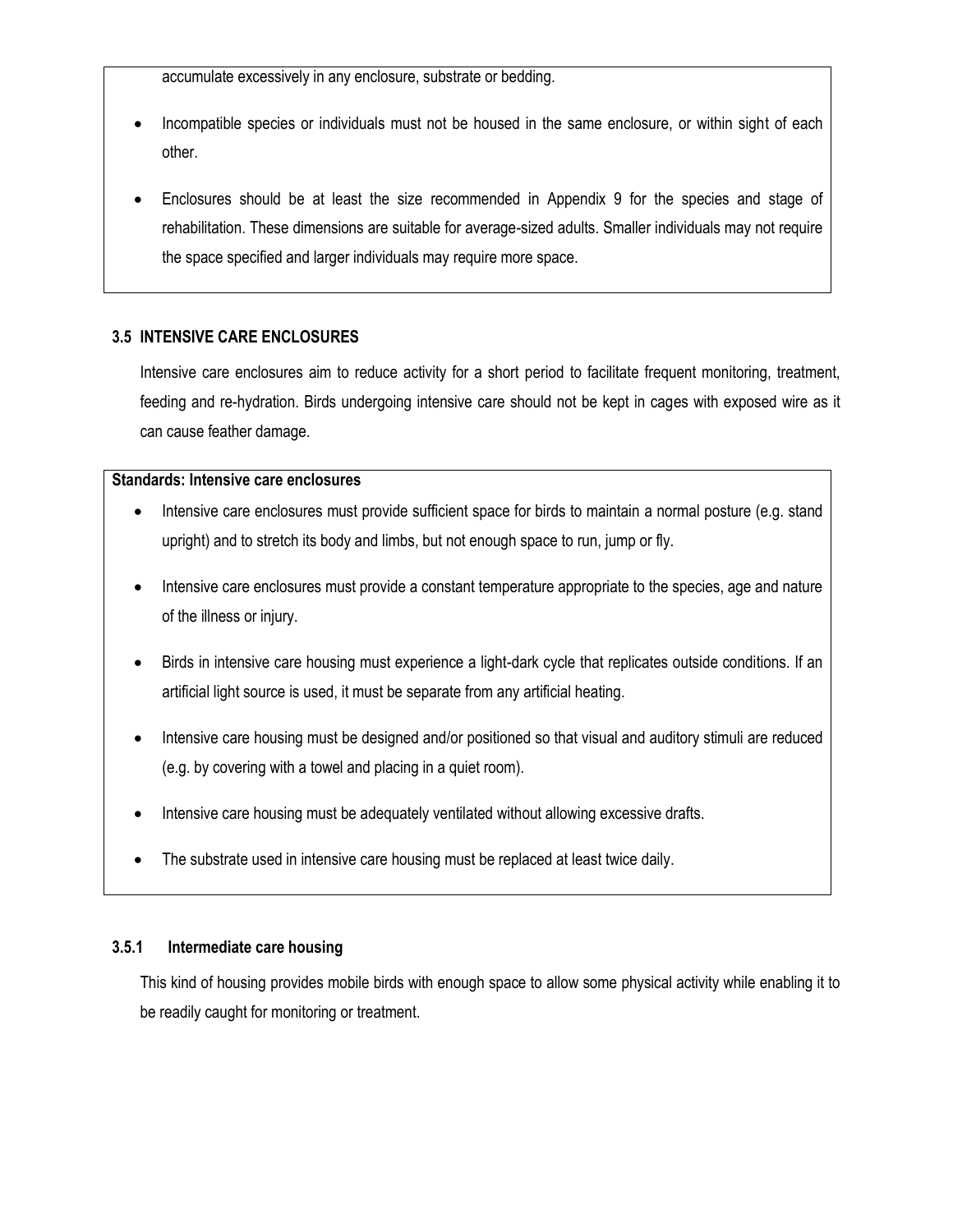#### **Standards: Intermediate care housing**

- Intermediate care housing must provide sufficient space for birds to move about freely while being conveniently sized for quick capture.
- If an artificial heat source is provided, birds must be able to move to a cooler section of the enclosure.
- Intermediate care housing must have adequate air flow.
- Birds in intermediate care housing must experience a light-dark cycle that replicates outside conditions. This may be achieved by placing the enclosure in a well-lit room or a sheltered area outside.

#### **3.5.2 Pre-release housing**

This kind of housing provides birds with the opportunity to regain physical condition, acclimatise to current weather conditions and practise natural behaviour. At this stage of rehabilitation, interactions between birds and

#### **Standard: Pre-release housing**

- Pre-release housing must provide sufficient space for birds to move about freely and express a range of natural behaviours.
- It must provide areas where birds can gain exposure to prevailing weather conditions and locations where it can shelter.
- It must contain habitat that enables birds to perform a range of natural behaviours.
- For example, Seabirds require a pool of clean water deep enough for swimming and a dry area covered with a suitable substrate.
- Flying birds in pre-release housing should have some opportunity for flight. This may not be feasible for the larger seabirds; however, there should be enough space for the bird to flap its wings.
- Pre-release housing for birds capable of flight should have a double-door entry system.

humans must be greatly reduced.

#### **3.6 POOLS**

When designing pools for seabirds, the natural feeding, drinking and bathing behaviour of each species should be considered, along with the depth of water that best accommodates such behaviours. Both fresh water and salt water can be used. Pools must be of the appropriate size and depth for commonly cared for species.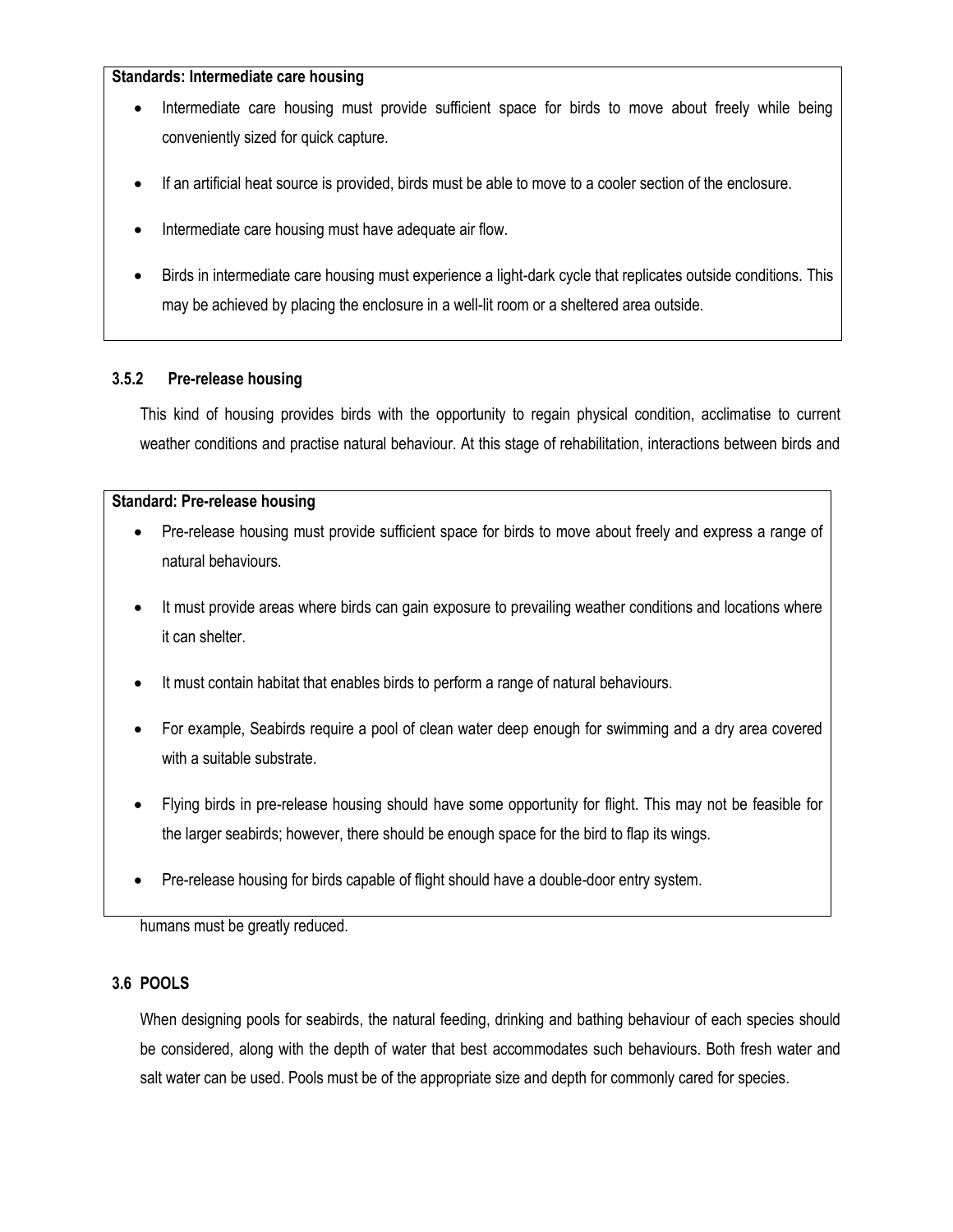Suitable pool materials include plastics, fibreglass, rubber, cement and natural ponds. Pool design must allow for exit points that will minimise damage to a bird's keel when exiting the pool e.g. a graduated side and/or roughened surface at the exit point.

Water quality is an important consideration. Birds can more easily preen and align their feathers in fresh soft water.

To control coliform bacteria, a water treatment filtration system can be employed. These systems can include sand, diatomaceous earth, ozone, biological, and ultraviolet light (UV). The addition of chlorine or bromine system in conjunction with the filtering system also aids in controlling the coliform level. Noxious odours such as ammonia and chlorine that can cause health problems at high concentrations should be carefully monitored. Skimming capacity is essential for the health of the birds. Oils that build up on the water should be removed to maintain healthy feather condition. The number of skimmers should correspond to pool size and configuration. Different species require pools of various depths:

- diving species require deep pools and may not enter a shallow pool such as a children's paddling pool;
- wading birds bathe regularly and require pools up to 25cm in depth;
- species such as terns and oystercatchers will fly over and feed off the water, but they do not float or bathe in deep water. These species benefit from graduated pools, with the depth proportionate to their size (e.g. shallower for smaller terns).

#### **Standard: Pools**

- Water must be of good quality and not interfere with feather waterproofing.
- The water in a pool should be clear and of good colour with a low bacterial count. (Coliform bacteria levels should not exceed 1,000 MPN (most probable number) per 100 ml of water). A coliform bacteria count over 1,000 MPN is an indicator of potentially harmful conditions.
- Water softness of 2–3 grains or 30–50 mg per litre of calcium carbonate is optimal.
- A higher concentration of minerals in hard water appears to interfere with feather waterproofing.
- The pH for saltwater should range from 8.0 to 8.3 and for freshwater 5.5 to 7.5.
- Pools must be equipped with a skimmer of appropriate size.
- Rehabilitation facilities without filtration must maintain a clean supply of water, and replaced on a regular basis.
- Drainage systems for land areas and pool areas must be separate to avoid pool contamination from run-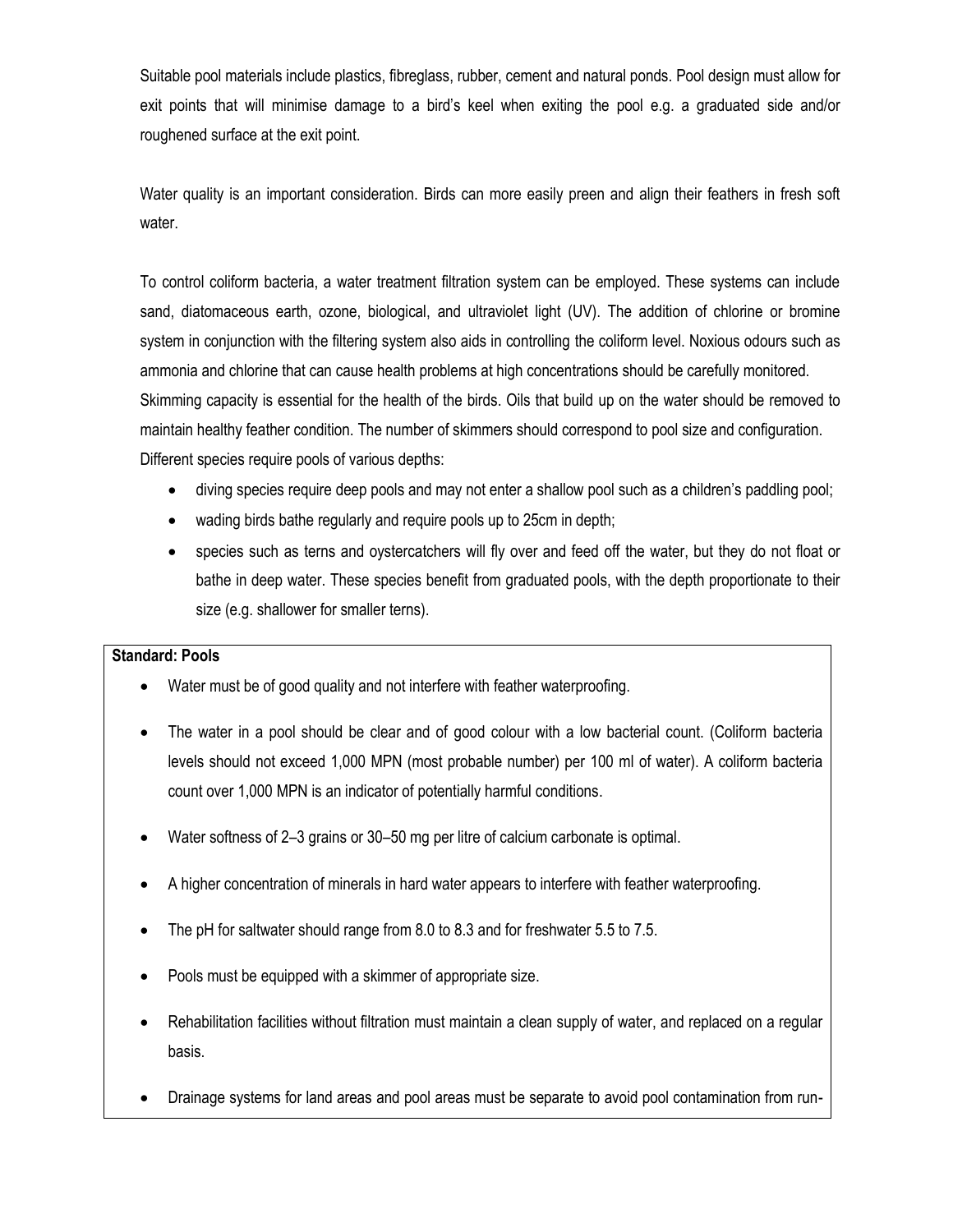off when the areas surrounding the pool are cleaned.

- Drains, intake valves, and skimmers should be covered to prevent direct contact with birds. In filtered systems, care should be taken to provide covers to prevent the possibility of a bird being trapped.
- Pool design must allow for exit points that will minimise damage to a bird's keel when exiting the pool.
- Any sharp or abrasive areas must be covered to prevent injury and substrates should be appropriate to avert injuries to feet.

#### **3.7 ADMISSIONS:**

#### *Standard: Admitting seabirds*

- All rehabilitation centres must have a standard admissions procedure, and/or a Standard Operating Procedure (SOP) document that must be produced when required.
- Record all information as required in Section 3.9 of this document.
- All new admissions must be marked with a temporary and unique identification tag. This temporary identification must be maintained throughout the rehabilitation process.
- The following should be evaluated when admitting a seabird:
	- scan for transponder or record leg ID bands;
	- mass (weight);
	- blood (Blood evaluation; Packed cell volume and Total Protein, the presence of parasites, anaemia and infection);
	- hydration;
	- habitus and physical evaluation all birds admitted to a seabird rehabilitation facility must be evaluated against the minimum criteria of hydration and habitus (Appendix 7). This will provide a guideline for treatment protocols to follow;
	- all birds admitted should be dewormed on admission with a broad spectrum deworming agent at the appropriate dosage;
	- oiled feather samples must be collected from all oiled birds and stored according to the recommended protocols. (Appendix 3);
- All seabirds must be diagnosed by a veterinarian or a person mandated by the SAVC;
- The veterinarian must prescribe a treatment plan, and seabirds under treatment should be assessed by the veterinarian at an interval determined by the prescribed treatment plan.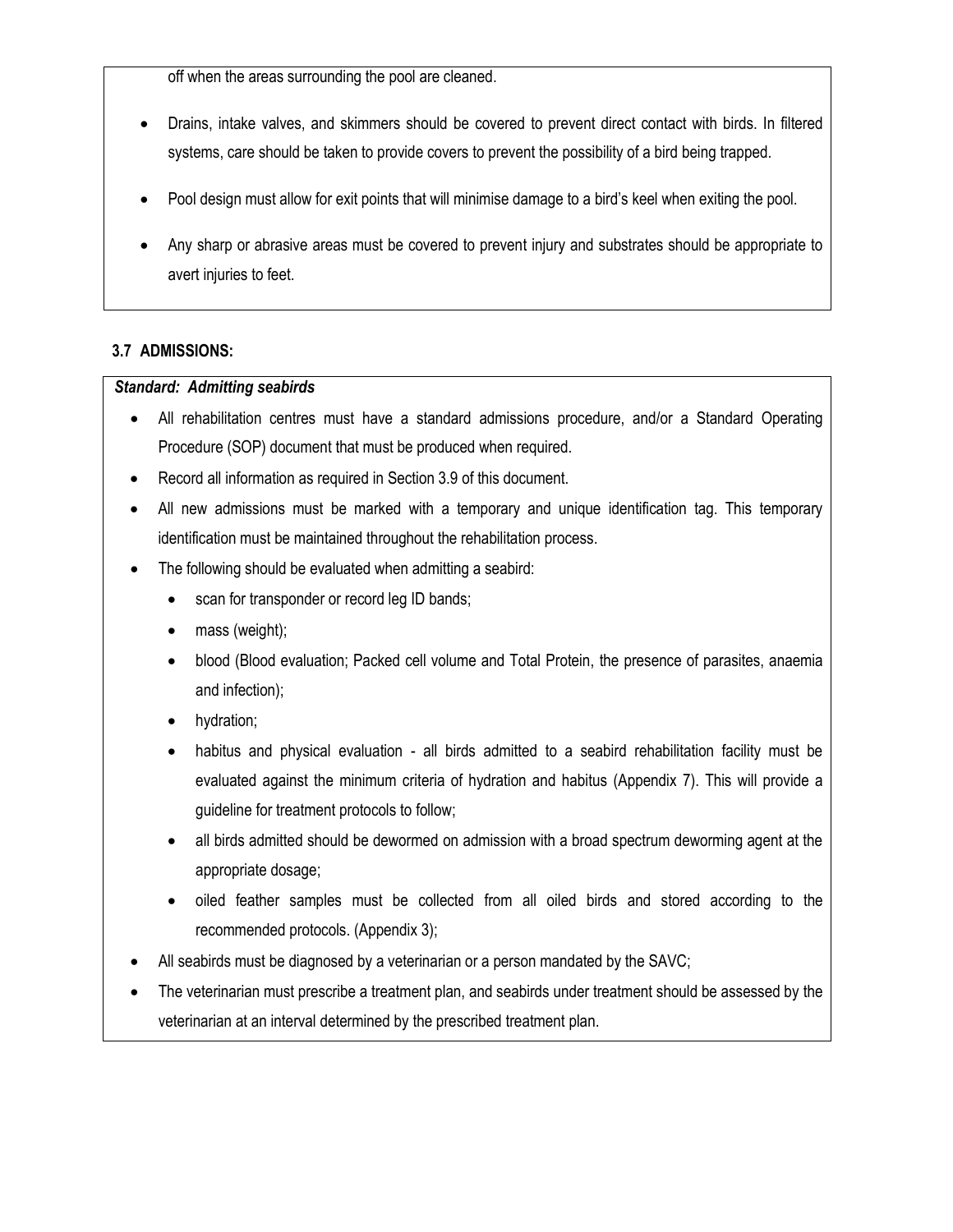#### **3.8 ROUTINE CARE DURING REHABILITATION**

In order to adequately monitor the progress of seabirds undergoing rehabilitation, and make effective changes to treatment plans, minimum routine evaluations and checks must be carried out on all seabirds in rehabilitation facilities as listed in the box below.

#### *Standard: Routine care during rehabilitation*

- Seabirds receiving veterinary treatment must be assessed at the frequency prescribed in the veterinarian treatment plan.
- Seabirds that are not receiving veterinary treatment must be assessed at the frequency determined in the SOP's of the facility or as prescribed by the veterinarian and/or an experienced rehabilitator.
- Seabirds must have blood samples taken once per week.
- Blood smears and micro-haematocrit samples must be evaluated according to the recommended protocols. (Appendix 4).
- Seabirds must be weighed weekly. Hatchlings and small chicks must be weighed daily.
- Plumage must be evaluated for waterproofing qualities weekly.
- The fluid requirements of dehydrated birds must be addressed adequately and all seabirds receiving fluid therapy must be checked daily to establish the level of hydration.
- Seabirds must be fed a diet that is as close as possible to their diet in the wild. The recommended amount and frequency of feeds needs to be adhered to. (Appendix 8).
- Seabirds undergoing rehabilitation must have their ambient temperature requirements met.
- The correct dietary supplements must be given to all seabirds during rehabilitation.

#### **3.9 RECORD KEEPING**

Standardised record keeping is essential in order for facilities to give accurate reports on all seabirds in care. All records are a valuable source of information and should be as far as possible be collected and stored electronically in relevant databases. It is advisable to that a backup of the physical records is kept offsite.

#### **3.9.1 Minimum Records Required**

The following must be recorded for all seabirds admitted to the centre:

- date of admission;
- species;
- age (e.g. egg, chick, blue, juvenile, adult);
- area bird was found;
- name and address of the person/organisation who collected the bird (where possible);
- detailed reason for admission (RFA);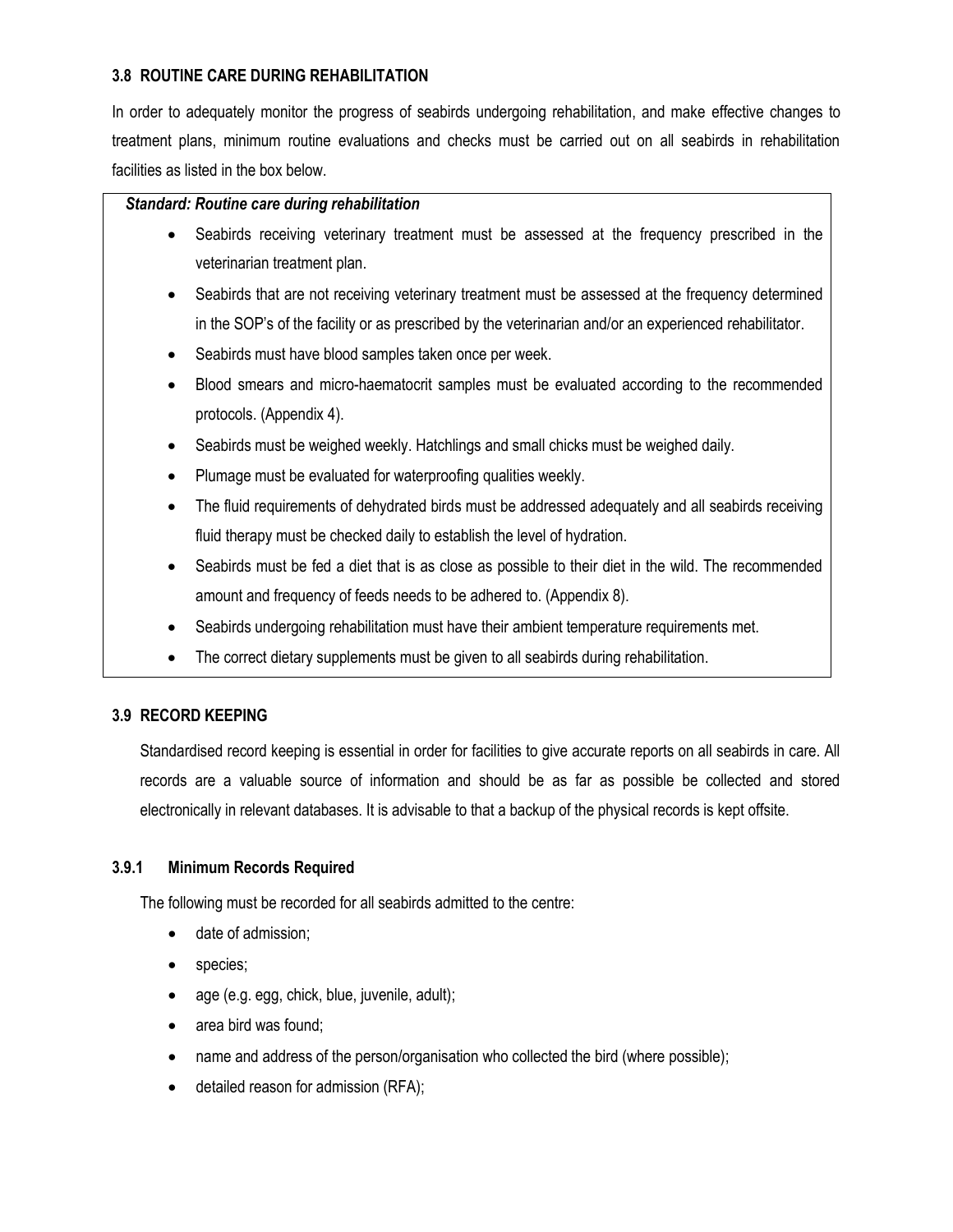- body condition (including weight, habitus and hydration);
- temporary identification number used during rehabilitation;
- permanent identification number if applicable (SAFRING number and/or transponder number);
- outcome (release, transfer, death);
- outcome date (date of release, transfer, death);
- location of release if applicable
- reason for death if applicable;
- statement of death: natural or euthanasia;
- An indication of a post-mortem examination.

In addition to the above, the following must also be kept:

- results for tests performed to prepare the bird for release, e.g. weight, blood and waterproofing results, must be recorded for each bird;
- post-mortem examination results (if available);
- veterinary procedures and treatments for each bird including the following information:
	- o daily records on the fluid therapy administered including type, quantity and frequency, even in emergency situations, e.g. oil spills;
	- $\circ$  daily records on the feeding regime including type, quantity and frequency;
	- $\circ$  daily records on treatment administered including drug, quantity and frequency;
	- o all tests performed to assess the progress of seabirds, including weight results, blood results, veterinary checks and waterproofing results;
	- $\circ$  records regarding changes in physical behaviour.

#### **3.9.2 Medical Records**

Records for individual seabirds must be updated with information following medical/veterinary checks including diagnosis, prescribed treatment (drug name, dosage, frequency and duration of treatment).

#### **3.9.3 Release records**

The following should be recorded for all seabirds that are released:

- temporary identification number used during rehabilitation;
- permanent identification number if applicable (SAFRING and/or transponder number or other identification methods that may aid in identification);
- release date:
- release location must be recorded;
- method of release must be recorded;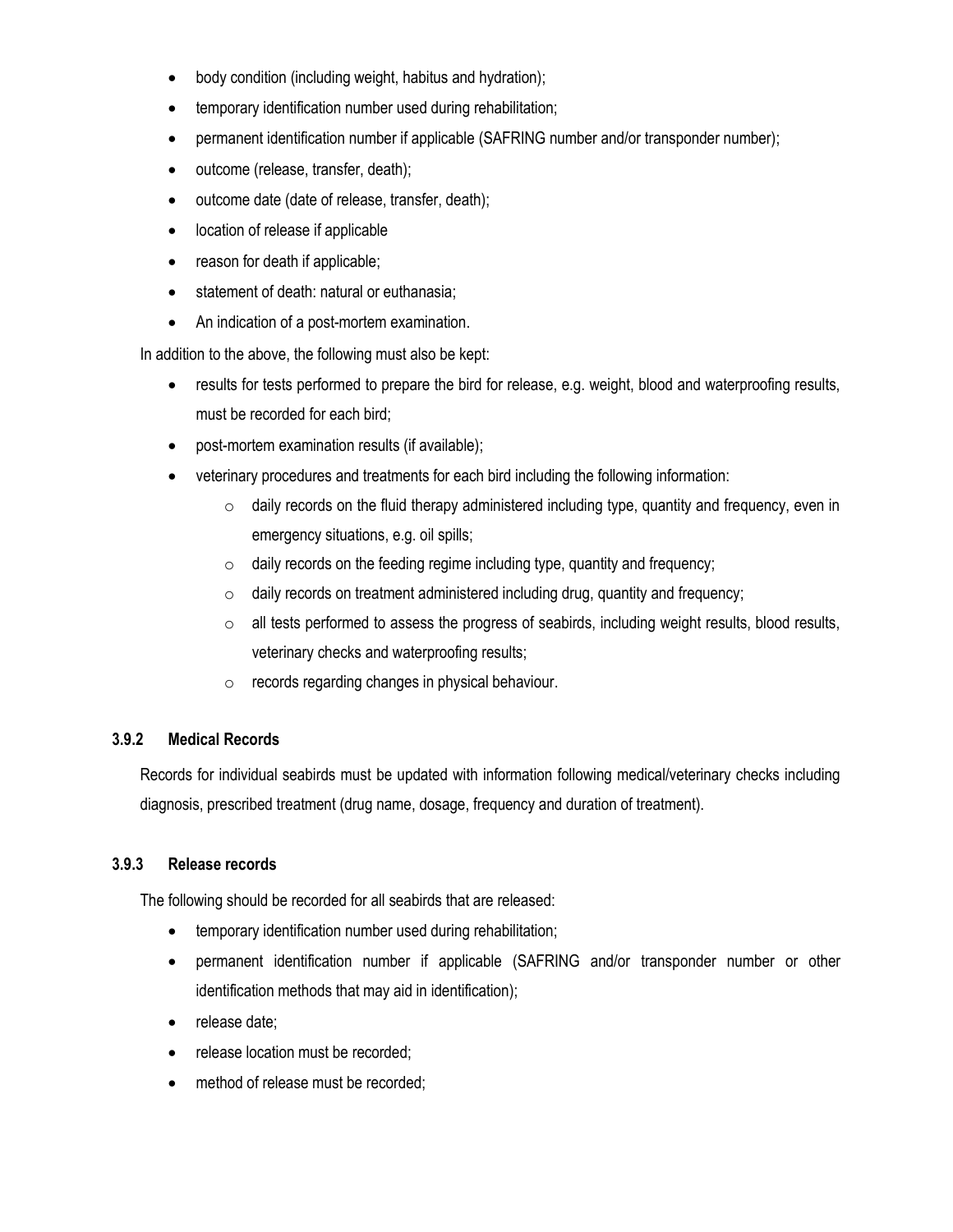• released birds must be marked using the standard agreed upon method.

## **3.9.4 Transfer records**

The following must be recorded for all seabirds that are transferred to other centres:

- temporary identification number used during rehabilitation;
- permanent identification number if applicable (SAFRING number and/or transponder number or other identification methods that may aid in identification);
- transfer date;
- reason for transfer;

#### **3.9.5 Marking Records**

Unmarked specimens of marine seabirds must be marked in accordance with the method as may be determined by the permit issuing authority. Records of marked birds admitted into the facility must be kept and data submitted to the relevant organisation. These annual records should balance back to the number of seabirds in the rehabilitation centre.

#### *Standard: Record Keeping*

- Records need to be kept and reported to the relevant authority in the specified time period.
- All birds must be temporarily marked upon admission to identify them for the rehabilitation process.

#### **3.10 RELEASE:**

To ensure that only seabirds that possess an appropriate level of physical, cognitive and behavioural fitness are released to the wild.

#### *Standards: Release of Seabirds after Rehabilitation*

- Rehabilitated seabirds must be assessed as physically and behaviourally fit by a veterinarian or an experienced rehabilitator before release. Once released, seabirds will need to immediately be capable of foraging and defending themselves against potential predators.
- A bird must only be deemed physically fit for release if:
	- $\circ$  it is no longer in need of medical care;
	- o exhibits no signs of active disease;
	- $\circ$  shows normal laboratory values, which must be tested;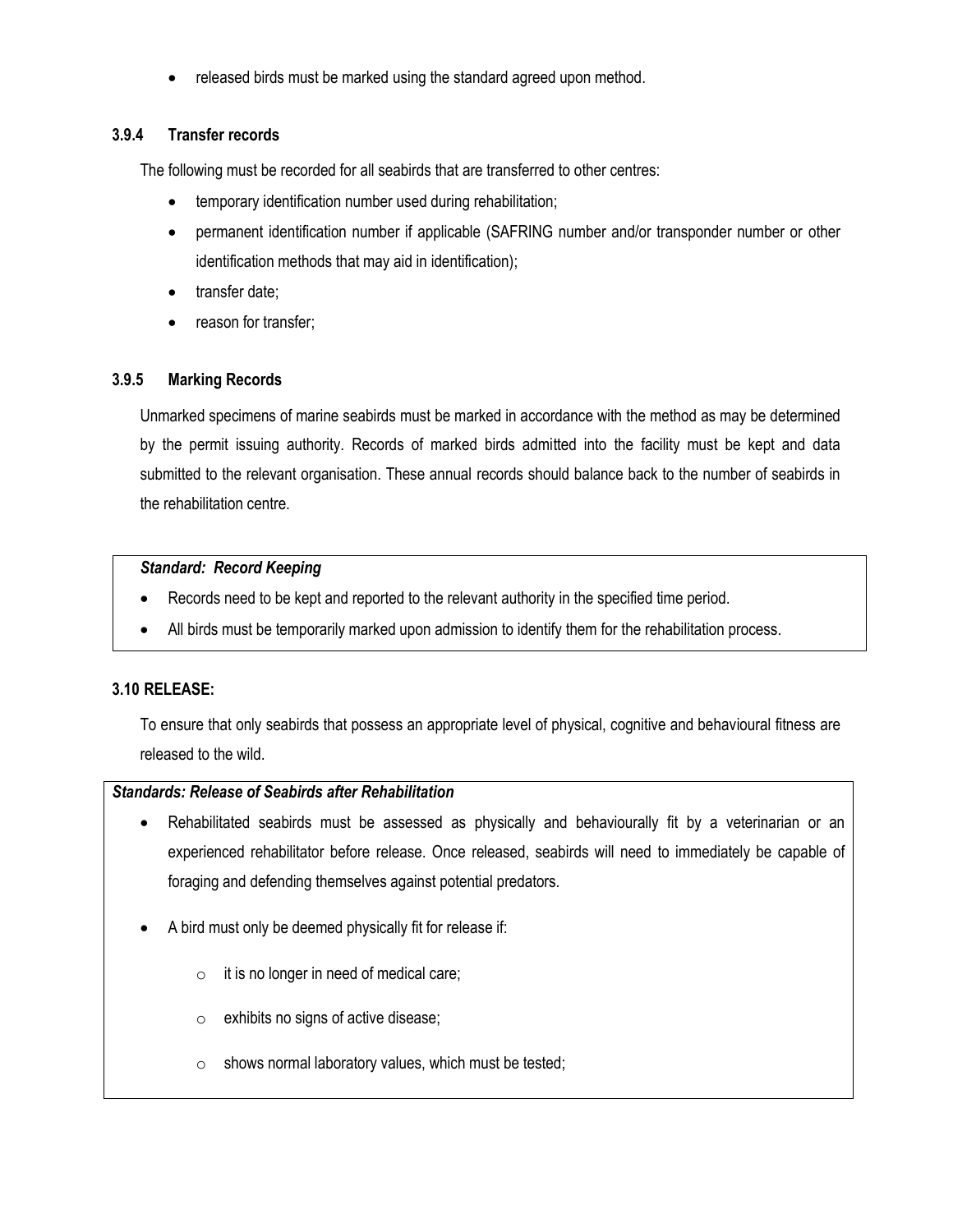$\circ$  possesses plumage that is adequate for that species to survive (i.e. waterproof);  $\circ$  possesses an adequate vision to find/catch food and manoeuvre in a normal manner;  $\circ$  exhibits locomotive skills necessary for that species to survive;  $\circ$  demonstrates proper species behaviour (e.g., not improperly imprinted);  $\circ$  it is of correct age for independent survival;  $\circ$  it is of correct weight for that species and age;  $\circ$  it shows normal hydration (<3%);  $\circ$  it has a Habitus of 4+.

#### **3.10.1 Release timing, site and method**

This section ensures that the release timing and site for rehabilitated seabirds are chosen to maximise the chances of survival in the wild with a minimal negative impact on wild populations. Choosing the most appropriate release site depends on the species, the number of seabirds to be released and a variety of environmental factors. Seabirds should be released in periods of favourable weather and early in the day to reduce the stress associated with readjusting to a natural environment.

#### *Standards: Release timing, Site and Method*

- Rehabilitated or hand-raised birds must be released near an active breeding colony, except releases for other approved conservation activities (e.g. creation of new breeding sites) provided that location is within the bird's normal home range and where such bird is ordinarily found in the wild.
- A suitable environment for release is one that must:
	- $\circ$  be free of any oil contamination or other significant environmental pollution, where there is no danger of re‐contamination;
	- o have an adequate food source;
	- $\circ$  provide all predictable habitat features that the species might require;
	- $\circ$  be as free from predators as possible, or not have higher predation rates than the site where they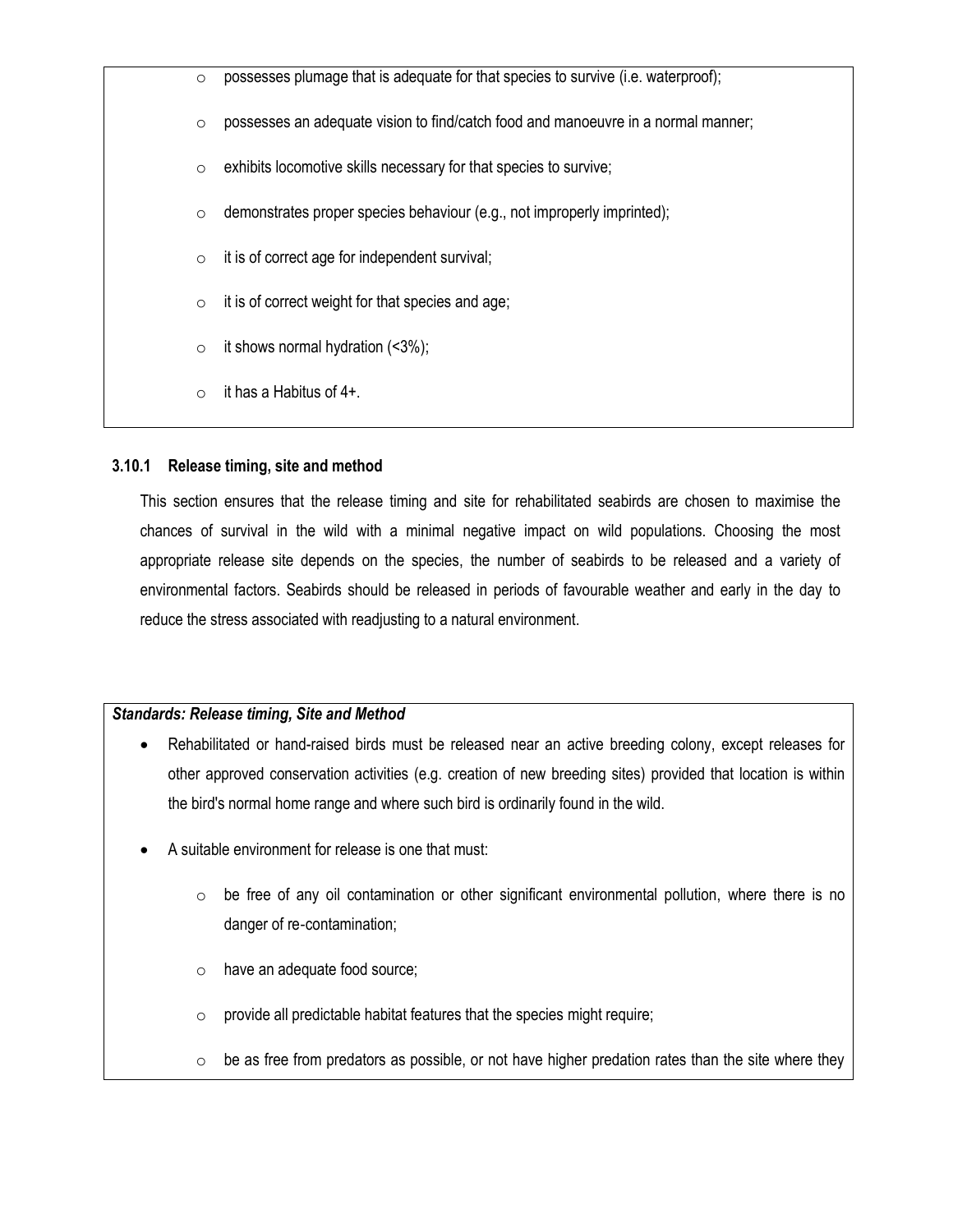were originally found.

- Birds must not be released in weather conditions that are likely to cause significant hardship or reduced chances of survival.
- Major releases should be done in consultation with local authorities and other relevant stakeholders.
- The best practice method of release must be where birds have the best chance to enter the natural environment with as little stress as possible.

#### **3.10.2 Guidelines: Release methods**

Table 2: The following are guidelines for the release of seabirds.

| Penguins: | Releasing rehabilitated birds in an active breeding colony or from a boat is<br>acceptable.                                                                                                                                                                                        |
|-----------|------------------------------------------------------------------------------------------------------------------------------------------------------------------------------------------------------------------------------------------------------------------------------------|
|           | Hand-reared penguin chicks are best released into an active breeding colony, to<br>establish or re-establish a breeding colony.                                                                                                                                                    |
|           | Penguins can be released from a beach but this is best done when a large group of<br>penguins can be released together, with adults.                                                                                                                                               |
|           | Beach releases provide good opportunities for media involvement and associated<br>advocacy issues, but these factors should not compromise the birds by exposing<br>them to higher levels of stress.                                                                               |
|           | The public should be held at an appropriate distance and not be allowed to "crowd"<br>bird access to the sea.                                                                                                                                                                      |
|           | Beach releases should only be undertaken if enough staff and volunteers are present<br>to assist with crowds and protecting the birds until they have reached the ocean<br>successfully.                                                                                           |
| Gannets:  | Gannets should be released from slopes down to the sea. A slope with a gradient of<br>$\bullet$<br>$45 - 50$ down to the ocean is ideal. For easy lift-off, an onshore wind of at least 20<br>knots is needed. The bird should be released at the top of the slope. Gannets can be |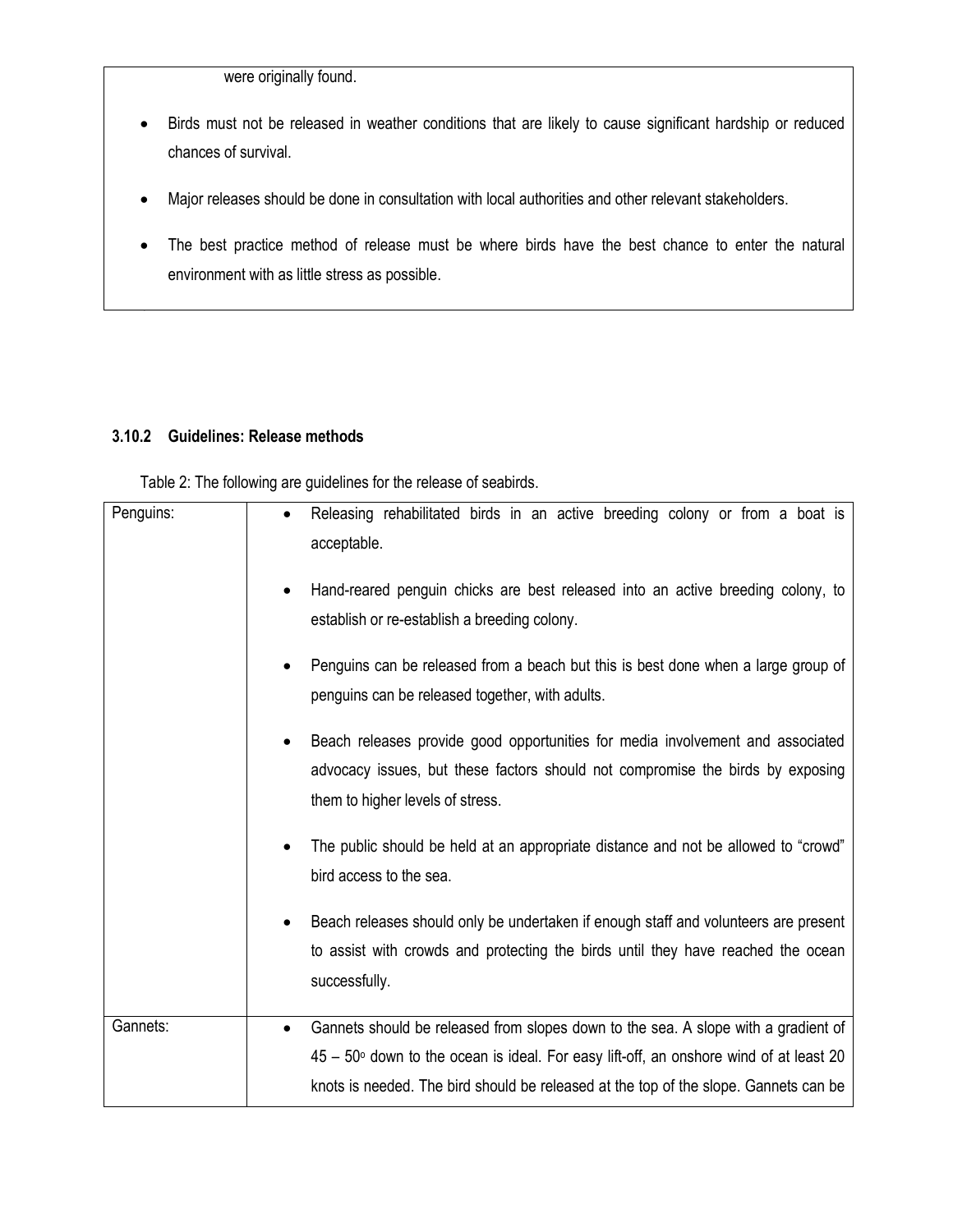|                  | released from a public beach as long as there is sufficient wind to assist the gannets<br>with take-off.                                                                          |  |  |
|------------------|-----------------------------------------------------------------------------------------------------------------------------------------------------------------------------------|--|--|
|                  | Gannets can be released from a boat into the open sea.<br>$\bullet$                                                                                                               |  |  |
| Cormorants:      | Cormorants are ideally released from a boat into the open sea or an existing colony.<br>$\bullet$                                                                                 |  |  |
| Gulls and terns: | These birds can be successfully released where other gulls normally roost, including<br>$\bullet$<br>mainland colonies and island colonies.                                       |  |  |
| Pelagic species  | These species should be released offshore, as far out as possible. Also, some<br>$\bullet$<br>species should be released as far south as possible (depending on the time of year) |  |  |

Table 3: The minimum criteria for releasing seabirds are:

| <b>Species</b>  | <b>Minimum</b><br>Weight          | <b>Testing Requirement</b>          | <b>Blood</b>       |
|-----------------|-----------------------------------|-------------------------------------|--------------------|
|                 | Requirement                       |                                     | <b>Requirement</b> |
| African penguin | Adult and juveniles: 2.8kg        | 100% waterproof                     | Yes                |
|                 | Blues: 2.6kg                      |                                     |                    |
|                 | Must meet the requirements of     |                                     |                    |
|                 | African<br>penguin<br>body<br>the |                                     |                    |
|                 | condition index                   |                                     |                    |
| Cape Gannet     | Adult and juveniles: 2.5kg        | The ventrum of the bird needs to be | Yes                |
|                 |                                   | 100% dry; the dorsum needs to be at |                    |
|                 |                                   | least 80% dry.                      |                    |
| Cape cormorant  | Adult and juveniles: >1kg         | The ventrum of the bird needs to be | Yes                |
|                 |                                   | 100% dry; the dorsum needs to be at |                    |
|                 |                                   | least 80% dry.                      |                    |
|                 |                                   |                                     |                    |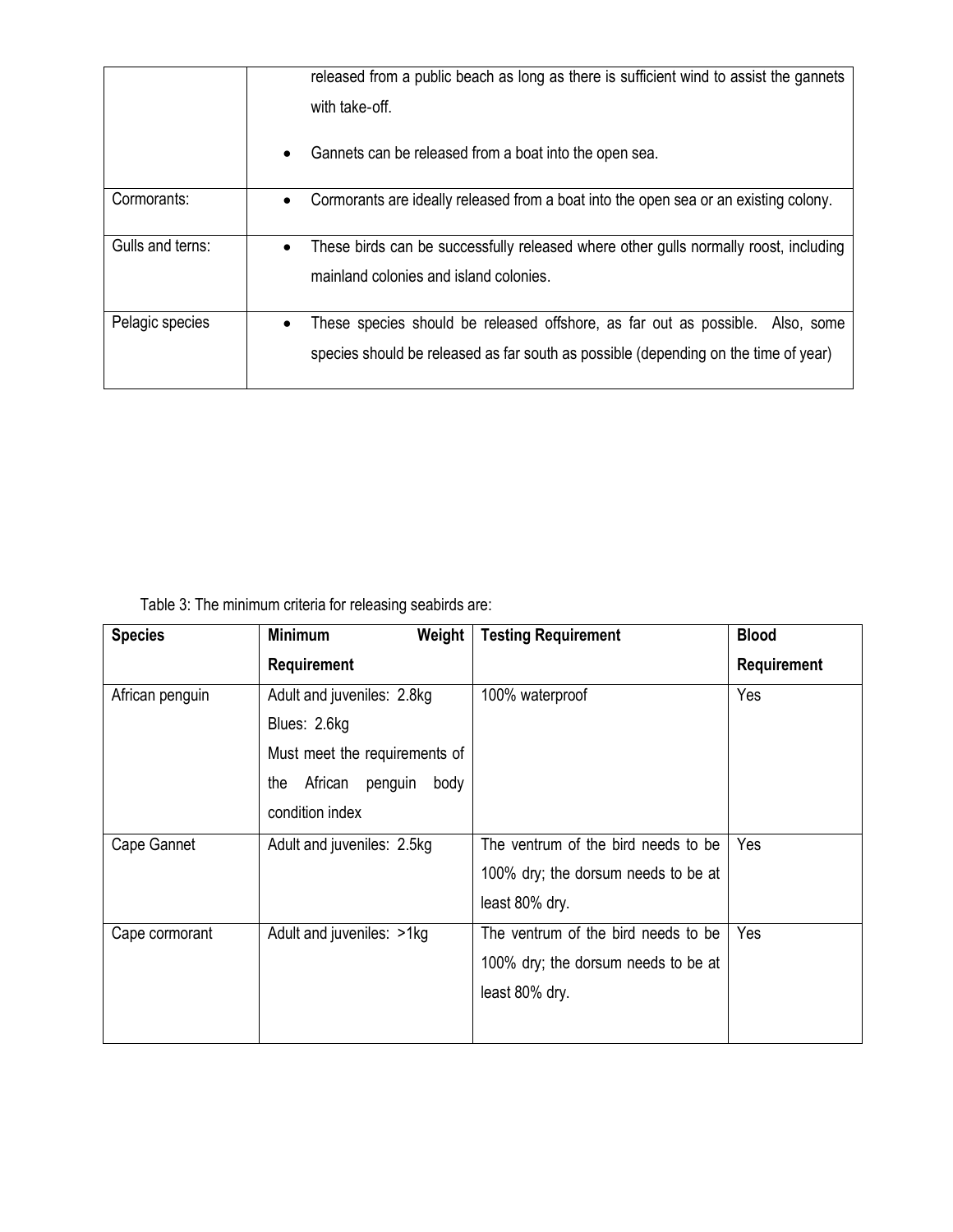| Crowned and                | Adult and juveniles: 800g     | The ventrum of the bird needs to be   | Yes |
|----------------------------|-------------------------------|---------------------------------------|-----|
| Reed cormorants            |                               | 100% dry; the dorsum needs to be at   |     |
|                            |                               | least 80% dry.                        |     |
| White-breasted             | Adult and juveniles: 2.5kg    | The ventrum of the bird needs to be   | Yes |
| Cormorant                  |                               | 100% dry; the dorsum needs to be at   |     |
|                            |                               | least 80% dry.                        |     |
| Bank cormorant             | Adult and juveniles: 2kg      | The ventrum of the bird needs to be   | Yes |
|                            |                               | 100% dry; the dorsum needs to be at   |     |
|                            |                               | least 80% dry.                        |     |
| Kelp gull                  | Adult and juveniles: 800g     | Plumage must appear visibly dry the   | No  |
|                            |                               | the bird must be able to fly above 2m |     |
| Hartlaub's and terns       | Hartlaub's Gulls: 200g        | Plumage must appear visibly dry the   | No  |
|                            | Swift Terns: 250g             | the bird must be able to fly above 2m |     |
|                            | Other terns: Check prominence |                                       |     |
|                            | of keel bone to assess body   |                                       |     |
|                            | condition.                    |                                       |     |
| <b>Great White Pelican</b> | Adults and juveniles: 7kg     | 100% dry after 1 hour of swimming     | Yes |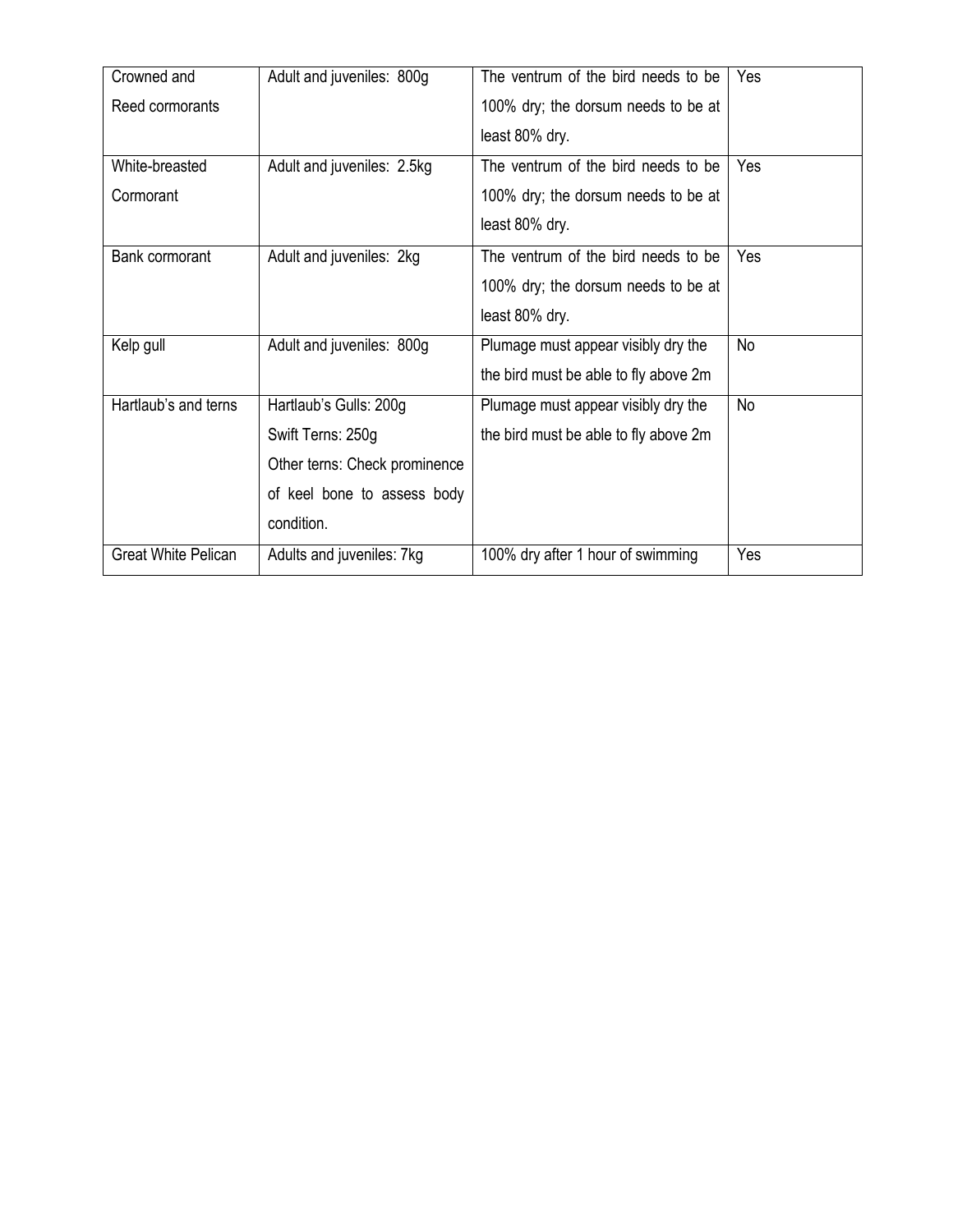#### **Standard: Release criteria**

- All seabirds to be released after rehabilitation must meet the minimum criteria for release as set out in 3.10.2.
- The minimum blood values (collected not more than 48 hours prior to release) for all seabirds prior to release are as follows:
	- o Packed Cell Volume (PCV): 38-50%;
	- o Total Protein (TP): >4 /dl;
	- $\circ$  Blood smear must be negative for blood parasites, normal regeneration and the absence of active white blood cells and toxic granulation.
- A bird not meeting some of the above criteria but that is deemed fit may be released at the discretion of the attending veterinarian.
- Organisations need to monitor weather prior to the release day. Ideally, conditions should be sunny or slightly overcast with a light wind and a light to moderate swell.
- Birds rehabilitated over a long period of time will need good weather conditions to adjust to heavy weather conditions. This should be considered before releasing birds.
- Do not release under the following conditions:
- a) Winds
	- $\circ$  Heavy rain with strong North-westerly winds especially in winter could seriously hamper African Penguins getting out to sea (when released by boat/beach). Gannets can get blown off course.
	- $\circ$  Do not release penguins from the beach with strong south-easterly winds (any whitecaps on the sea).
	- $\circ$  Gannets can be released with strong south-easterly winds (although not gale force conditions) as they will be assisted by the tailwind.
	- o Other birds can be released in a moderate south easterly wind.
- b) Swell
	- $\circ$  Do not release penguins from the beach when heavy swells occur ( $>3m$ ).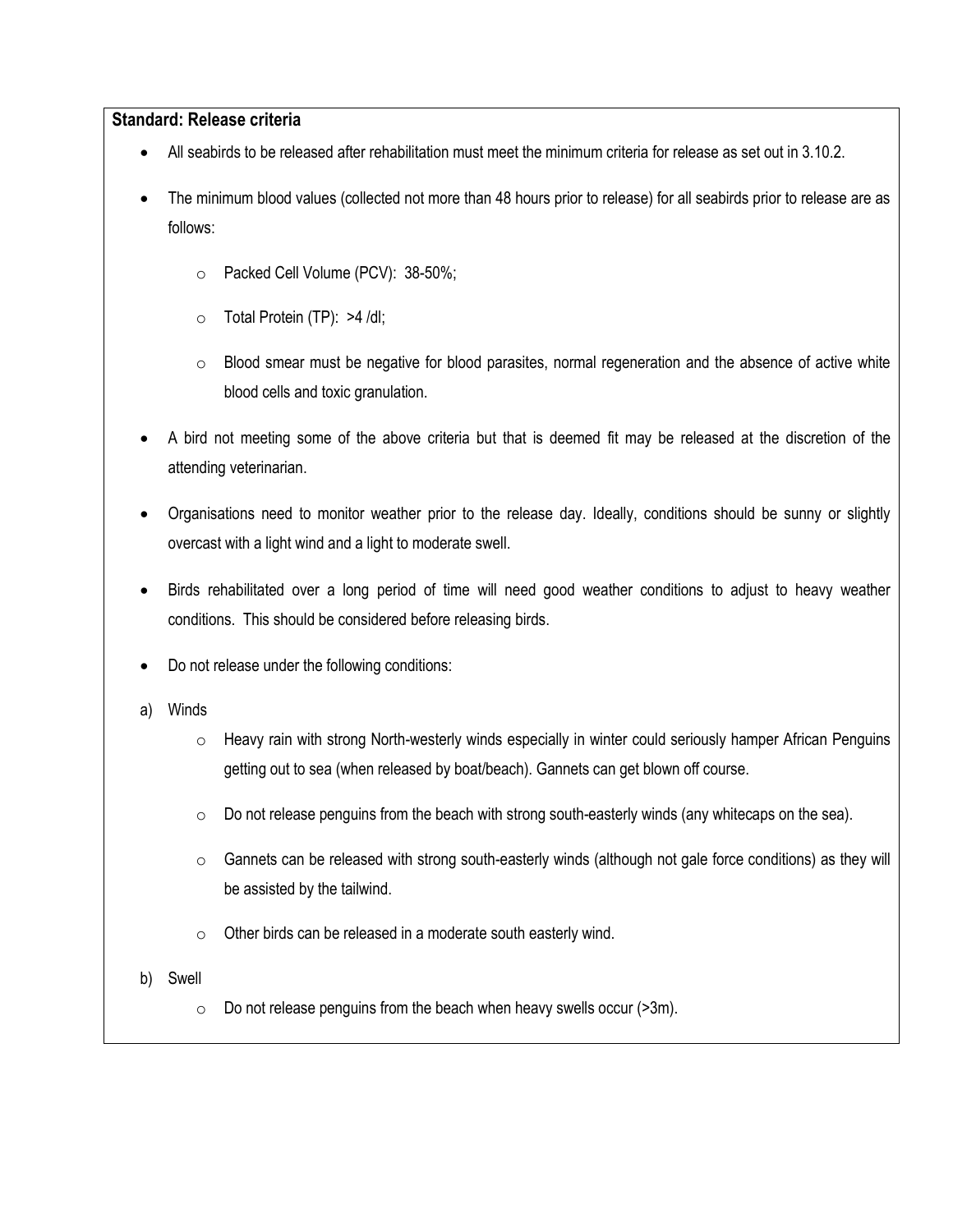#### **3.11 CRITERIA FOR SELECTION – NON-RELEASABLE BIRDS**

#### **Non-releasable seabirds:**

If a bird presents with one or more of the following conditions (but not limited to), it could be considered a candidate for permanent captivity:

- damaged plumage including, but not limited to, large bald patches, preen gland trauma (i.e. the bird cannot be waterproof);
- injuries that hinder normal swimming or foraging behaviour, e.g. severe flipper injuries;
- mild cases of neurological damage;
- seabirds imprinted on humans;
- mild cases of scoliosis (i.e. hunch-back seabirds);
- damage to barbs on the tongue and/or trauma to the tongue;
- Seabirds with severe beak deformities, e.g. skew beak, missing part of the beak.
- The decision to place non-releasable seabirds into permanent captivity should be made by a veterinarian. A signed veterinarian report must be available, stating why the bird is not releasable.

#### **Standard: Non-releasable seabirds**

- Demonstrate and document that a selection process for placing seabirds in permanent captivity is in place. A signed veterinarian report must be available, stating why the bird is not releasable.
- $\bullet$  Be advised by the process for accepting birds into permanent captivity (studbook, DNA, SANS)

## **IN ADDITION TO THE ABOVE, THE FOLLOWING SECTION IS EXCLUSIVELY APPLICABLE TO FACILITIES HOUSING SEABIRDS PERMANENTLY**

#### **3.12 HOUSING OF SEABIRDS IN PERMANENT CAPTIVITY**

The management of seabirds in permanent captivity is regulated under SANS 10379:2005 (South African National Standard: Zoo and aquarium practice), which is the South African national standard for Zoo and Aquarium Practice. This standard includes provisions for management systems, the husbandry and welfare of animals, conservation and research practices and educational and recreational aspects.

#### **3.13 CRITERIA FOR TRANSFER TO PERMANENT CAPTIVITY**

To maintain the integrity of a metapopulation, particularly the genetic diversity, all movements of birds into permanent captivity must be advised by the relevant authority responsible for the regional Studbooks. All relevant information as required by the international database must be provided by the Rehabilitation facility to the regional Studbook.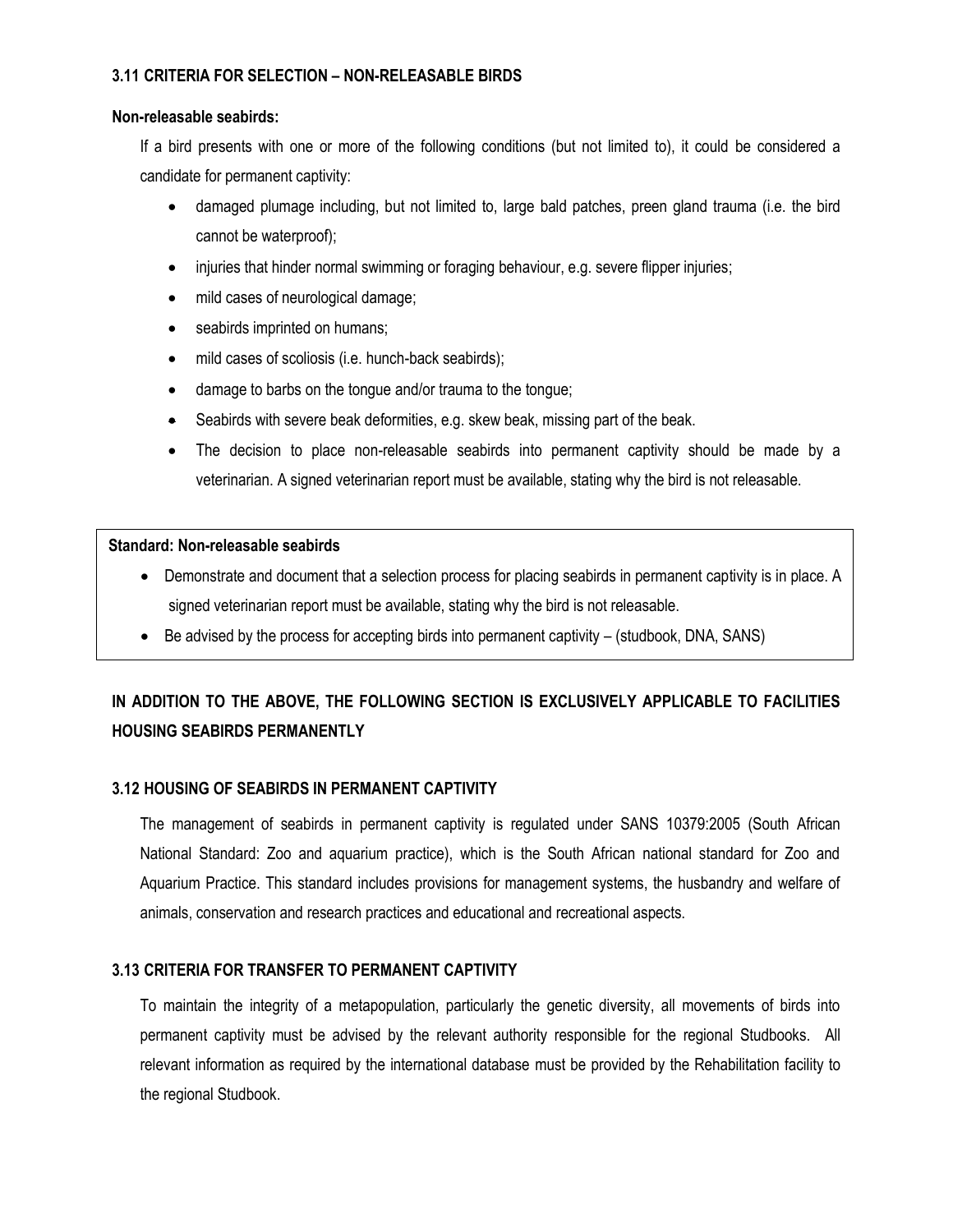#### **3.14 CRITERIA FOR HOUSING IN PERMANENT CAPTIVITY**

The criteria for housing seabirds on a permanent basis are:

- seabirds kept in permanent captivity must be kept in a facility licenced (permitted) and dedicated to managing captive populations. These birds must be included in the meta-population management protocol as implemented under international directives in conjunction with National legislation;
- the carrying capacity of the permanent resident enclosure must be adhered to, as guided by international best practice for zoos and aquaria;
- seabirds in permanent residence must be recorded in the Regional Studbook, and this information must be updated quarterly and published annually;
- seabirds in permanent residence must be DNA profiled and transpondered (microchipped);
- Captive populations need to be guided by International Conservation strategies, i.e. there needs to be a meta-population management plan advising the captive breeding process;
- Captive facilities need to demonstrate international best practice.

## **3.14.1 Samples for genotyping & Studbook**

All facilities must liaise with the South African Biodiversity Institute (SANBI) concerning the collection of DNA samples and relevant information substantiating the sample.

All facilities must provide samples required to the Wildlife Biomaterial Bank (Bio-bank) depository managed by the SANBI. This will contribute towards the conservation of the species.

All facilities with permanent seabirds must participate in any regional or national studbook approved by the Department.

All facilities must provide the following information to the relevant studbook keeper:

- quantities and sex of specimens acquired;
- whether such specimens were born in the facility, purchased, received as a donation or a new loan, or a loan returned or a specimen that was deemed as un-releasable by a veterinarian;
- quantities and sex of specimens kept;
- quantities and sex of specimens disposed of, whether such specimens died, were sold, or given as a donation or a loan.

#### *Standard: Criteria in the housing for permanent captivity*

- There must be participation in providing updated information to any regional or national studbook approved by the Department.
- Relevant information must be provided to the Studbook Keeper within the requested time;
- seabirds in permanent residence must be DNA profiled and transpondered (microchipped);